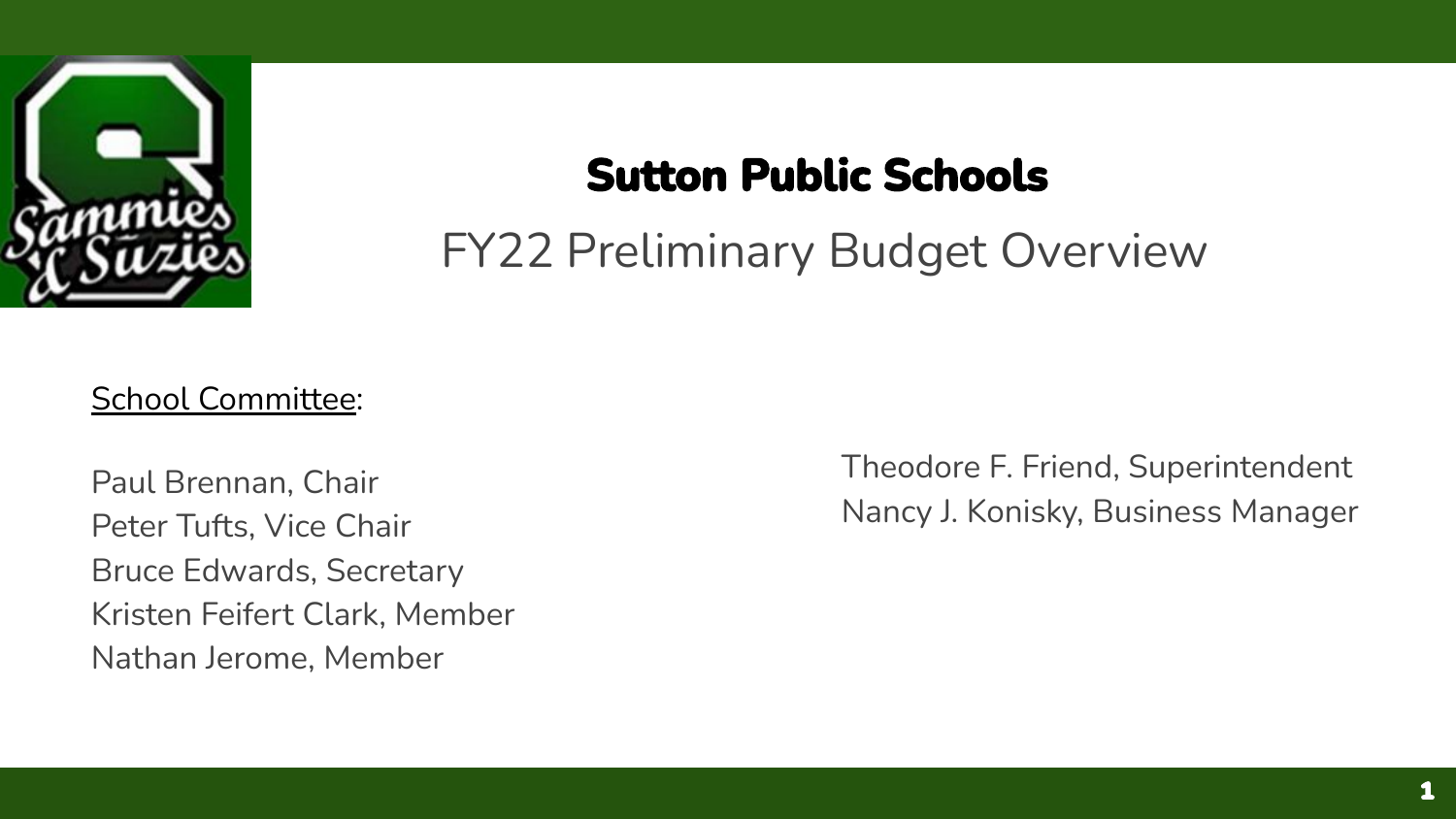### **Mission**

**The Sutton School District cultivates a positive, collaborative, engaging and safe environment that fosters academic excellence, social responsibility, personal growth and lifelong learning.**

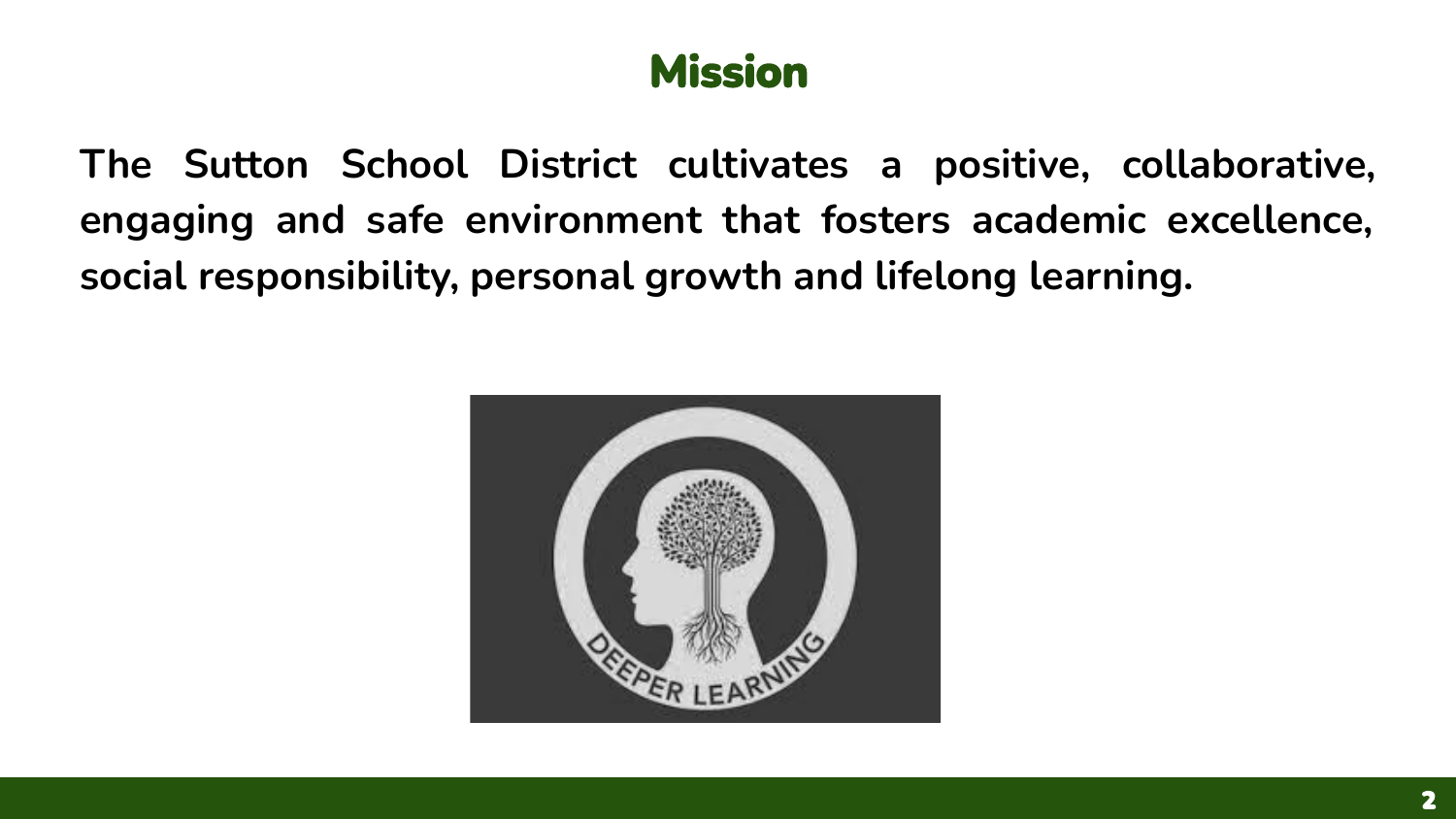# **Building the Level Service Budget**

The first step in our process is to build the "level service budget", which is the amount of money we will need next year to provide the same level of service that we are currently providing. The level service budget begins with the current year's budget and is adjusted according to the actual spending in the current year, projections for new expenditures and, in some cases, projections for known savings.

Although every line item is reviewed, what drives the budget increase year-to-year is fairly consistent and typically includes:

- Salary increases due to contractual obligations
- **Special Education Tuition and Transportation**
- Operations and Maintenance: Service Contracts; Supply and Equipment Needs; Utility Costs
- Fluctuation in outside revenue sources, such as Revolving Accounts and Grants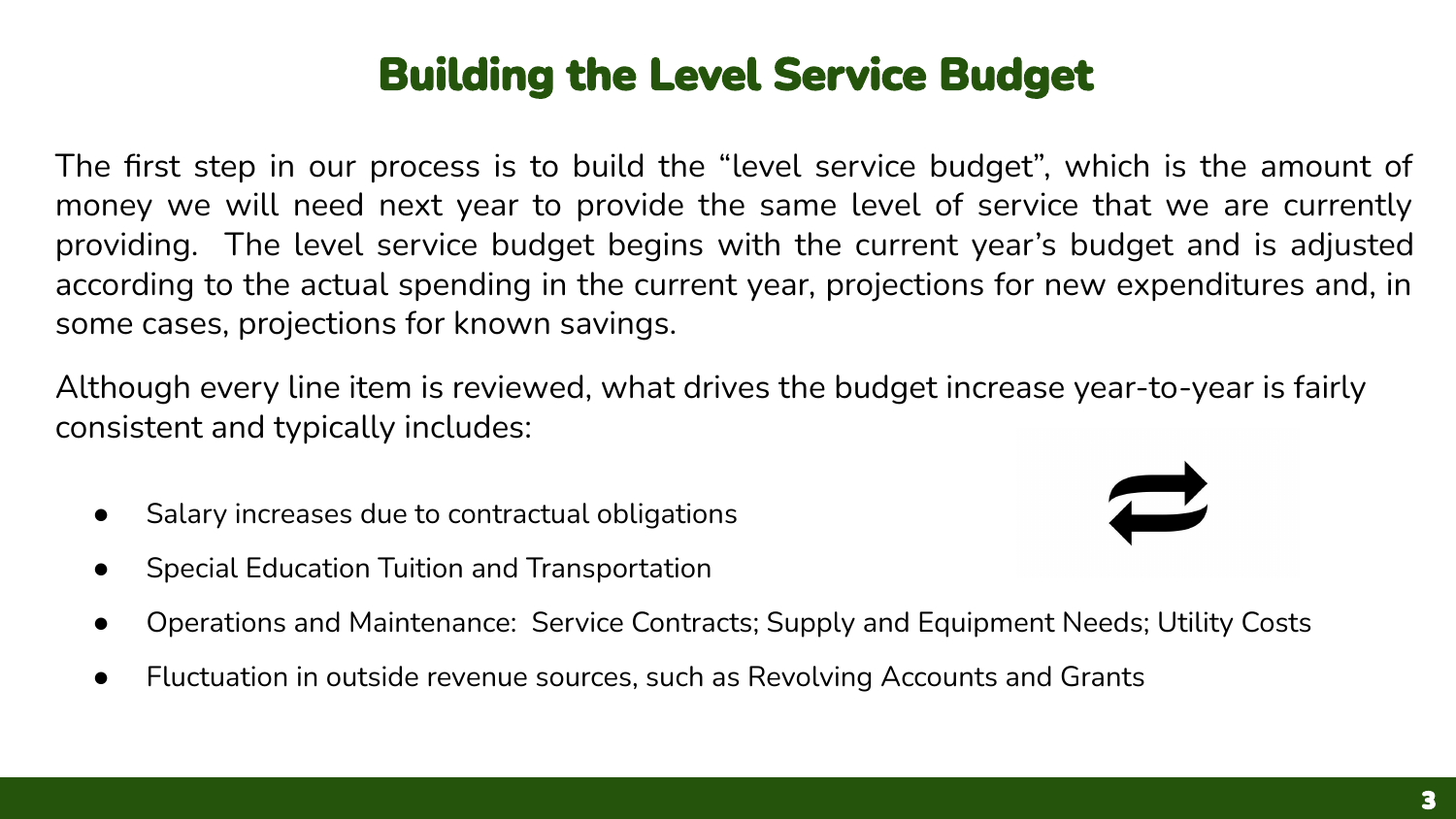# **The Cost of Doing Business in Schools**

It should not be surprising for the community to see annual budget increases in the range of 3-5% if the District is to maintain the current quality of its programs and services and continuously grow and improve.

A typical business is focused on making a profit. However, our goal is providing a valuable education to our children. There are many fixed costs associated with running a school district, along with philosophical priorities:

- **Social Emotional Well Being**
- Robust Extracurricular Activities (Clubs, Band, Sports)
- Middle & High School Electives
- **Reasonable Class Sizes**
- **Legally binding Special Education costs**
- **School Bus Transportation**
- Utilities (oil, propane, electric, water)
- **Operations & Maintenance**
- Salaries as defined by Collective Bargaining Agreements

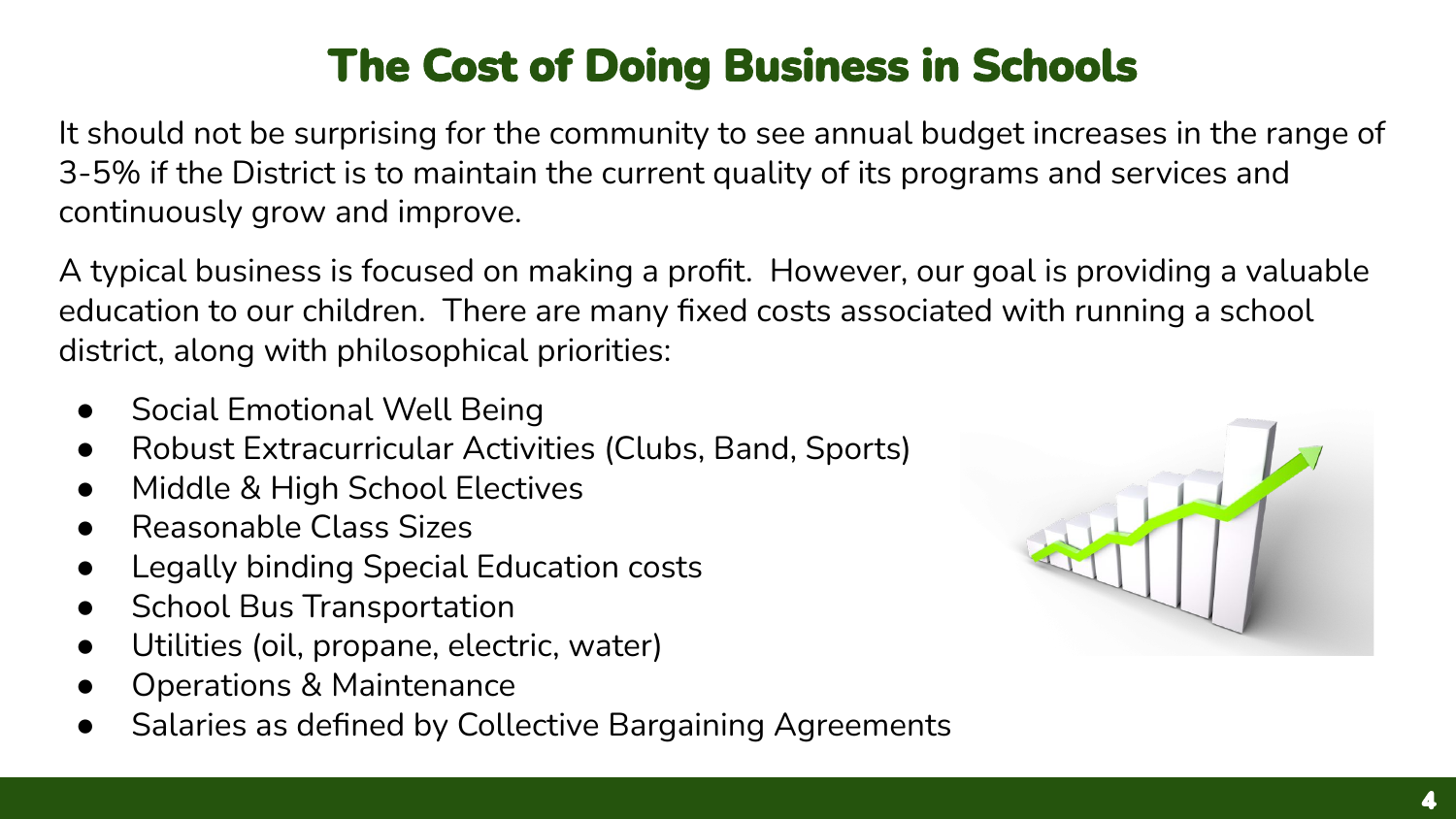# **FY15-FY20 Actual Spending**

It takes approximately 3-5% just to maintain level services.

|              | <b>ACTUAL</b> | \$        | $\frac{0}{0}$ |
|--------------|---------------|-----------|---------------|
| <b>FY15</b>  | \$15,085,498  |           |               |
| <b>FY16</b>  | \$15,674,421  | \$588,923 | 4%            |
| <b>FY17</b>  | \$15,914,037  | \$239,615 | 2%            |
| <b>FY18</b>  | \$16,747,476  | \$833,439 | 5%            |
| <b>FY19</b>  | \$17,207,962  | \$460,486 | 3%            |
| <b>FY20*</b> | \$17,364,463  | \$156,501 | $1\%$         |

\* Lower expenses due to COVID-19.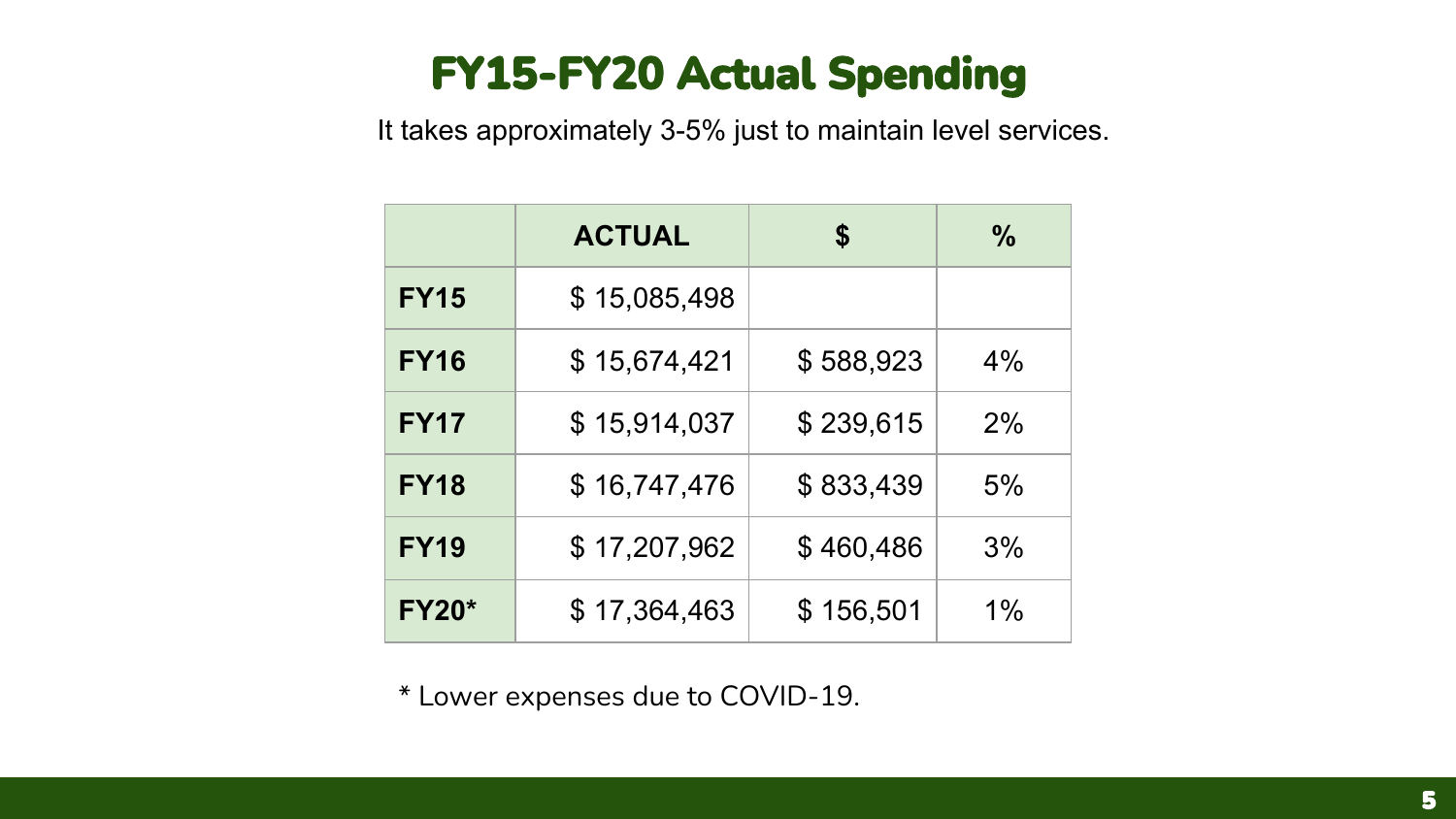# Why is there such little Discretionary Spending in Schools?



Approximately 77% of the School Operating Budget is made up of salary expenses.



Of the 245 FTE employed District Wide, 94% are compensated in accordance to their respective collective bargaining agreement. Compensation is based on a combination of pay scales, which includes various wage steps, cost of living increases, stipends, longevity payments and other miscellaneous payments.

7% of the budget is tied to multi-year contracts across the district (transportation, utilities, trash, and others). These contracts have built-in year over year increases, ranging from 3-5%.



7% of the budget is tied to out-of-district SPED Tuition payments. Private SPED Tuition rates are set by the State and, in FY22, will increase by 2-3%. NOTE: This does not include new students placed in OOD or students who phase out.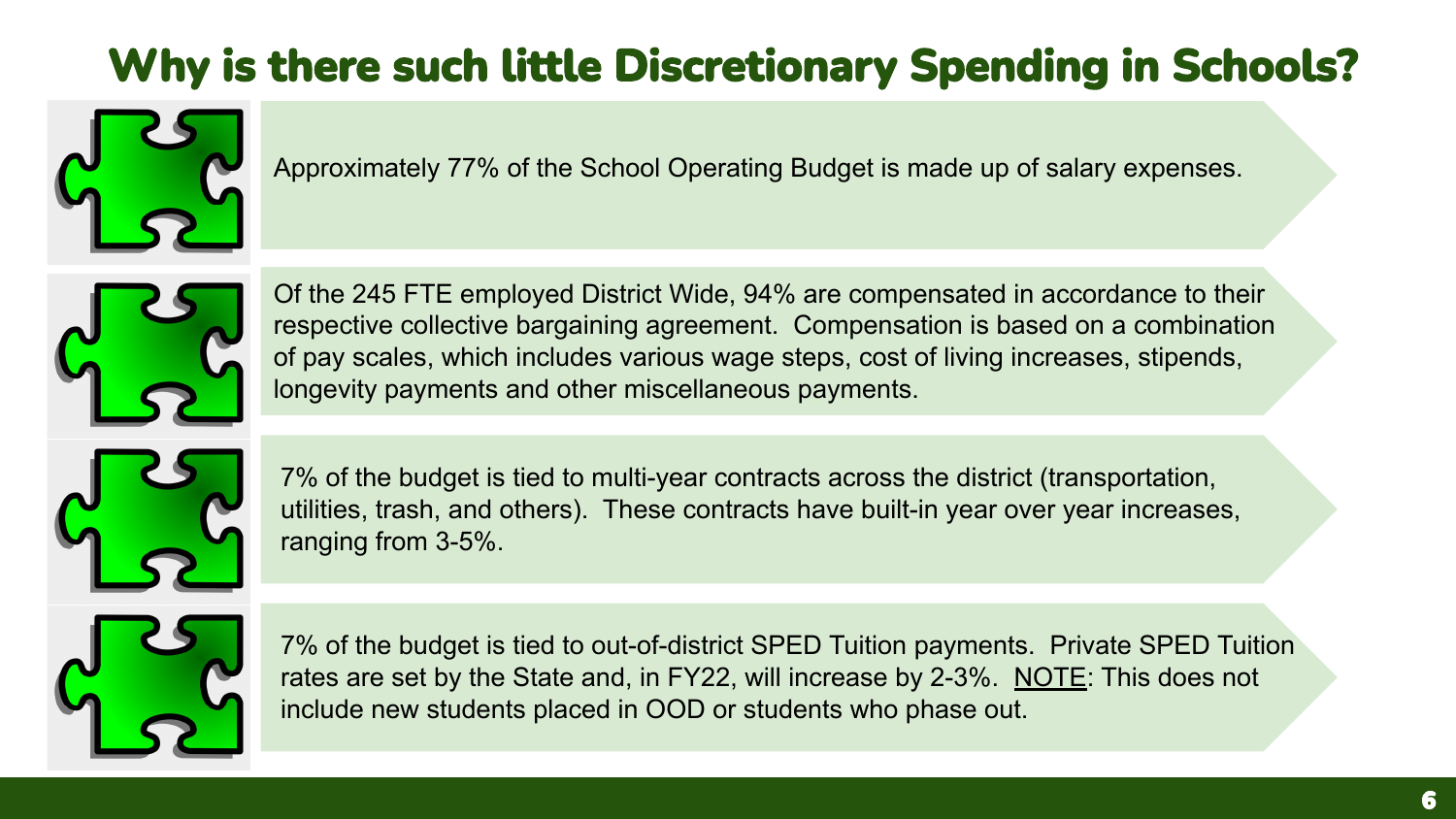# **FY21-FY22 Budget Comparison**

| <b>DESCRIPTION</b>                                        | <b>FY21</b><br><b>BUDGET</b> | <b>FY22</b><br><b>REQ'D BUDGET</b> | \$        | $\frac{9}{6}$ |
|-----------------------------------------------------------|------------------------------|------------------------------------|-----------|---------------|
| <b>Salaries</b>                                           | \$14,486,061                 | \$14,897,794                       | \$411,733 | 3%            |
| <b>SPED OOD Tuitions</b>                                  | \$1,115,353                  | \$1,381,663                        | \$266,310 | 24%           |
| Transportation                                            | \$1,013,300                  | \$1,058,390                        | \$45,090  | 4%            |
| <b>Facilities / Utilities</b>                             | \$928,416                    | \$925,515                          | (\$2,901) | $0\%$         |
| <b>Other</b><br>(Athletics, Legal, Supplies, Tech, Misc.) | \$871,524                    | \$976,206                          | \$104,682 | 12%           |
| <b>TOTAL:</b>                                             | \$18,414,654                 | \$19,239,568                       | \$824,914 | 4%            |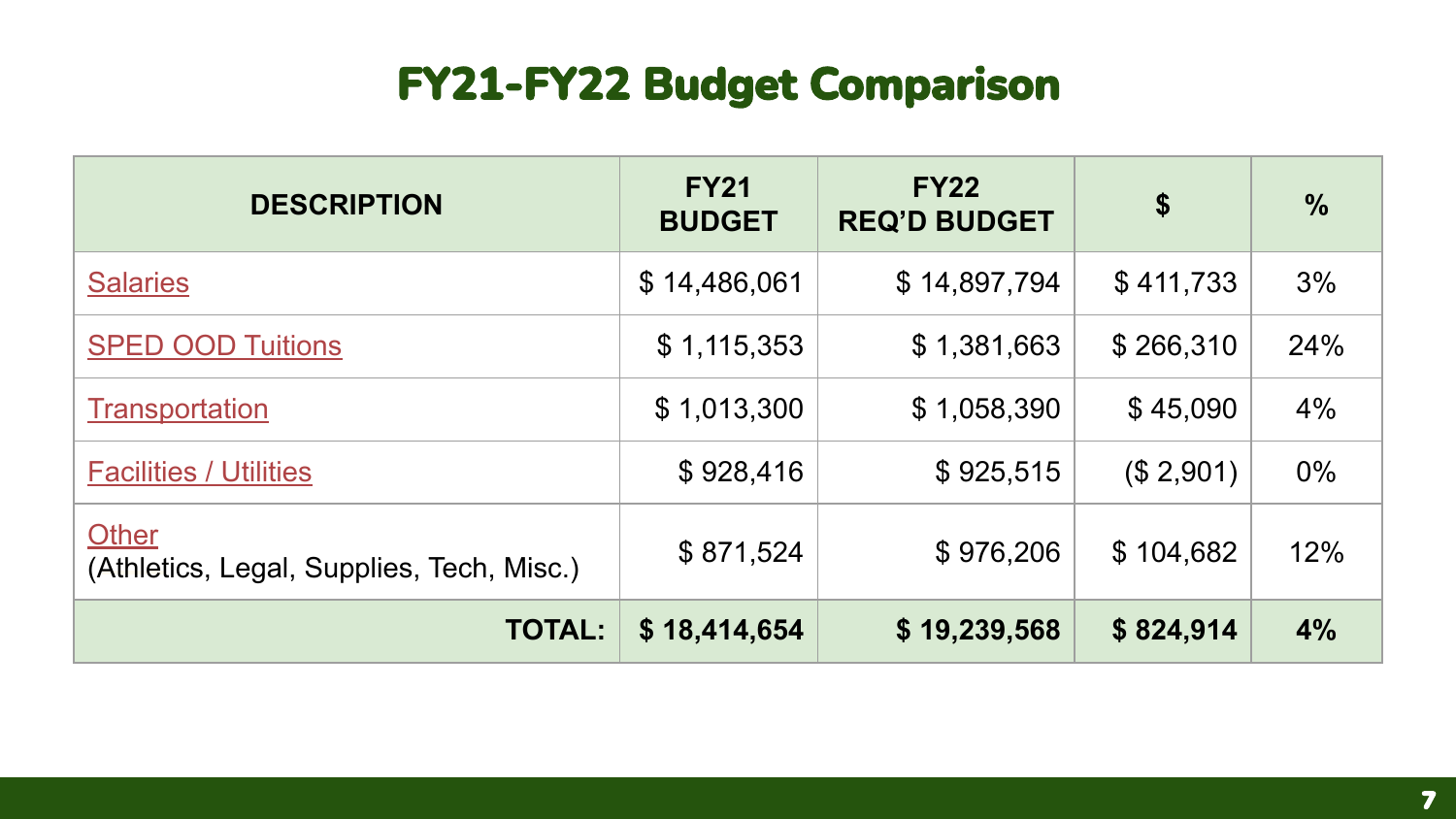### **FY21-FY22 Revenue Comparison**

| <b>DESCRIPTION</b>      | <b>FY21</b><br><b>BUDGET</b><br><b>ALLOCATIONS</b> | <b>FY22</b><br><b>PROJECTED</b><br><b>ALLOCATIONS</b> | \$         | $\frac{9}{6}$ |
|-------------------------|----------------------------------------------------|-------------------------------------------------------|------------|---------------|
| Chapter 70*             | \$5,466,557                                        | \$5,517,525                                           | \$50,968   | $1\%$         |
| <b>Federal Stimulus</b> | \$0                                                | \$130,395                                             | \$130,395  | 0%            |
| <b>Grants</b>           | \$385,923                                          | \$385,923                                             | \$0        | 0%            |
| <b>Revolving</b>        | \$1,555,078                                        | \$1,493,112                                           | (\$61,966) | (4%)          |
| Town                    | \$11,007,099                                       | \$11,407,099                                          | \$400,000  | 4%            |
| <b>TOTAL:</b>           | \$18,414,915                                       | \$18,934,054                                          | \$519,397  | 3%            |

\* FY21 Actual Allocation for Chapter 70 came in approx. \$13,000 higher than budgeted or \$5,479,557. FY22 Allocation is based on the Governor's FY22 Budget, which is an increase of \$37,710.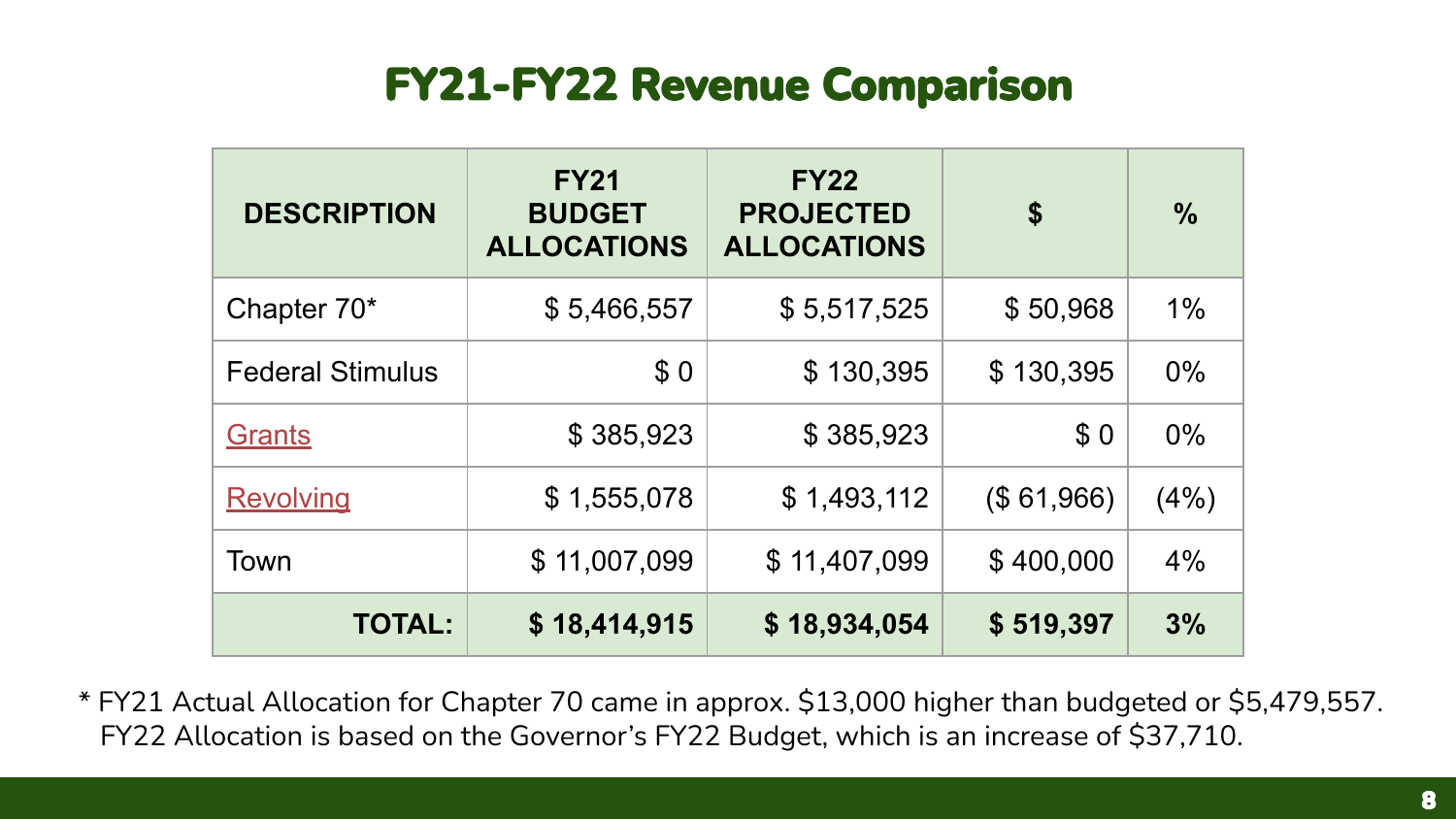# **Presented Budget Gap** (Worst Scenario)

| <b>BUDGET GAP:</b> | (S305,514)   |
|--------------------|--------------|
| <b>Expenses</b>    | \$19,239,568 |
| Revenues           | \$18,934,054 |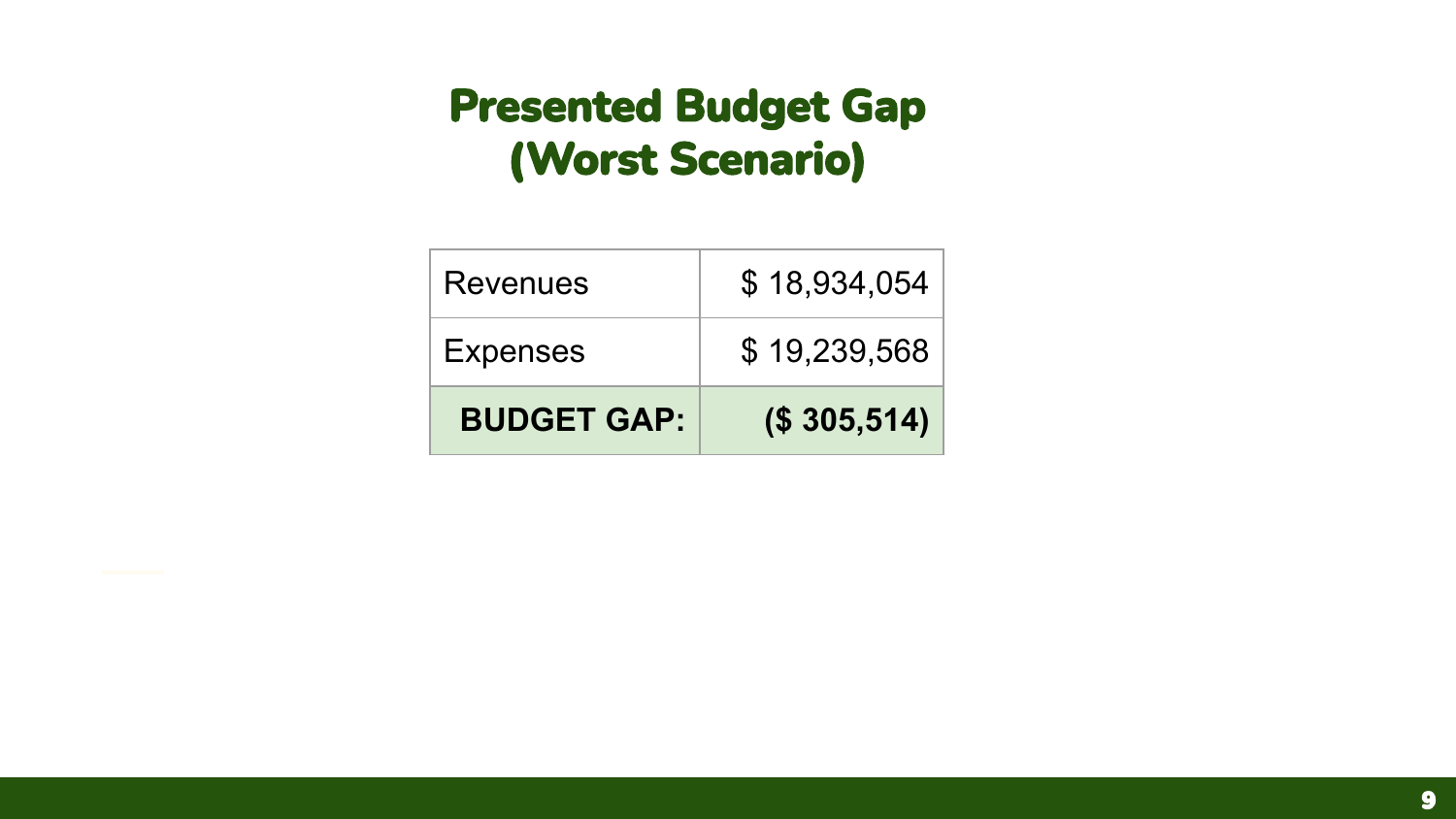### **Scenarios**

|                    | <b>Worst Scenario</b><br>(FY22 Proposed Budget) | <b>Most Likely</b><br><b>Scenario</b> | <b>Best</b><br><b>Scenario</b> |
|--------------------|-------------------------------------------------|---------------------------------------|--------------------------------|
| Revenue            | \$18,934,054                                    | \$19,446,112                          | \$19,446,112                   |
| <b>Expenses</b>    | \$19,239,568                                    | \$19,295.595                          | \$19,095,595                   |
| <b>BUDGET GAP:</b> | (\$305,514)                                     | \$150,517                             | \$350,517                      |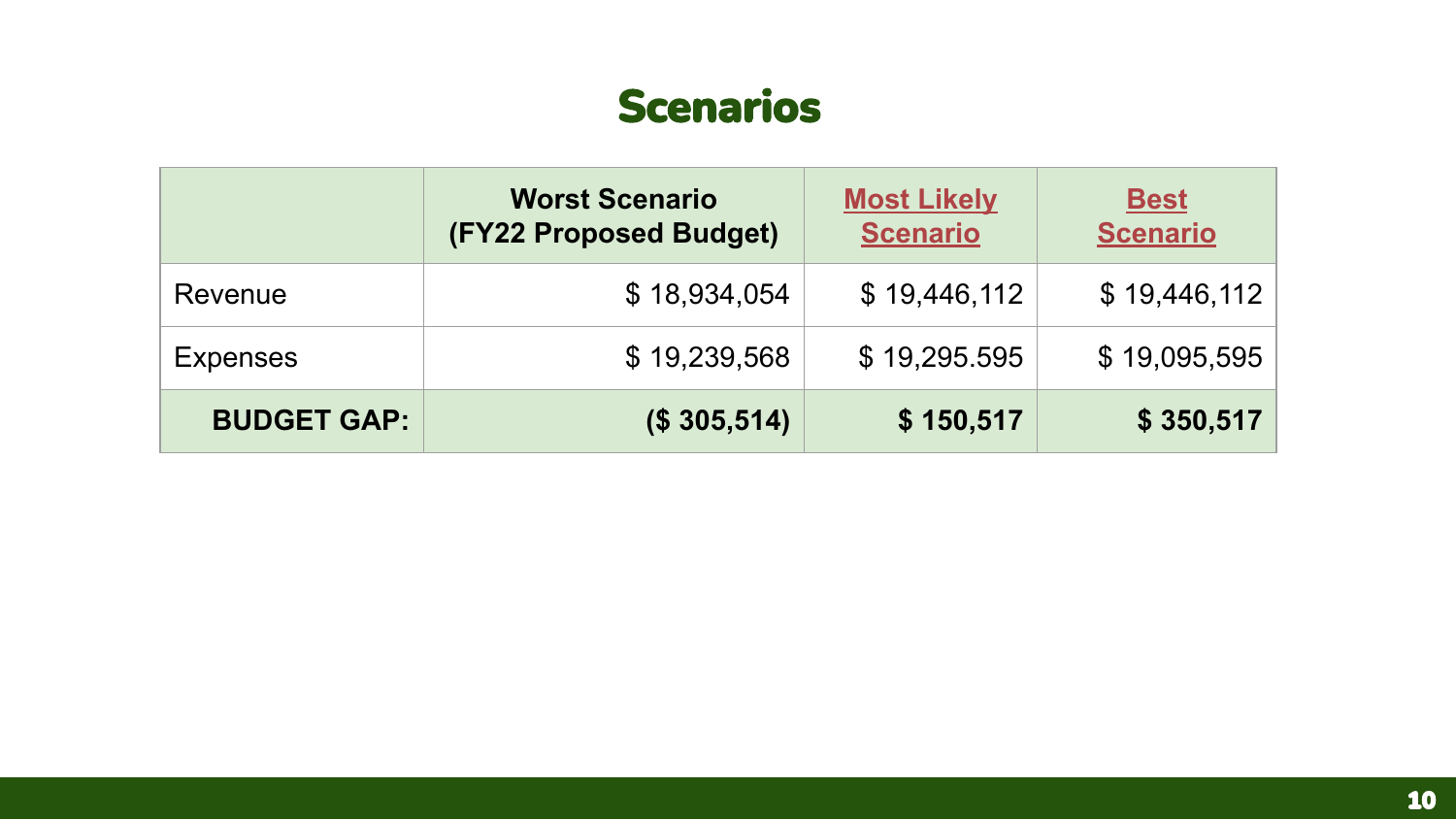# **Thank you!**

All FY22 Budget information, including this presentation, line-item detail, and exhibits, may be found on the district website at [www.suttonschools.net](http://www.suttonschools.net) under the School Committee tab.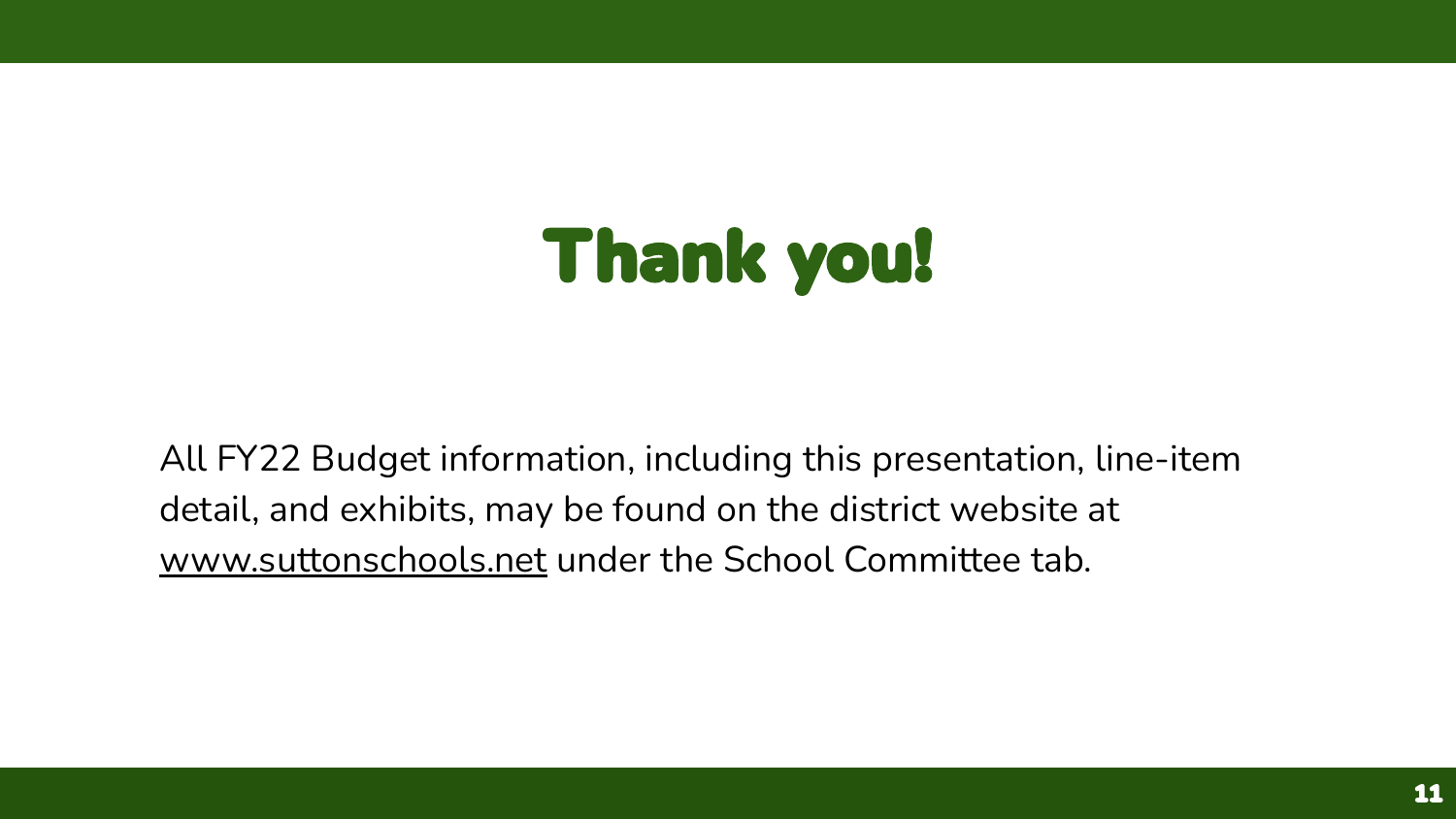### **GLOSSARY: District & Budget Terms**

Chapter 70 School Funds: Chapter 70 refers to the school funding formula created under the Education Reform Act of 1993 by which state aid is distributed through the Cherry Sheet to help establish educational equity among municipal and regional school districts. Districts receive different levels of Chapter 70 aid because their community ability to pay differs. The program seeks to ensure adequate and equitable school funding for all Massachusetts public pupils. It defines and calculates an adequate funding level for each district, given the specific grades, programs, and demographic characteristics of its students. It then determines how much of that "foundation budget" should be paid for by each city and town's property tax, based upon the relative wealth of the community. The remainder is funded by Chapter 70 state aid. Each district's foundation budget is updated each year to reflect inflation and changes in enrollment. Enrollment plays an important role not just because of the total number of pupils, but also because there are differences in the costs associated with various educational programs, grade levels, and student needs. Districts differ greatly in the percentages of their student population that fall into these enrollment categories. As a result, when districts' foundation budgets are presented in per pupil terms, there is considerable variation.

Circuit Breaker: The Special Education Circuit Breaker program reimburses local school districts for a portion of their costs for educating severely high-needs special education students. The state reimburses a portion of district costs above a certain threshold and the precise reimbursement formula changes year-to-year depending upon the total amount allocated in a given year and on the level of claims statewide.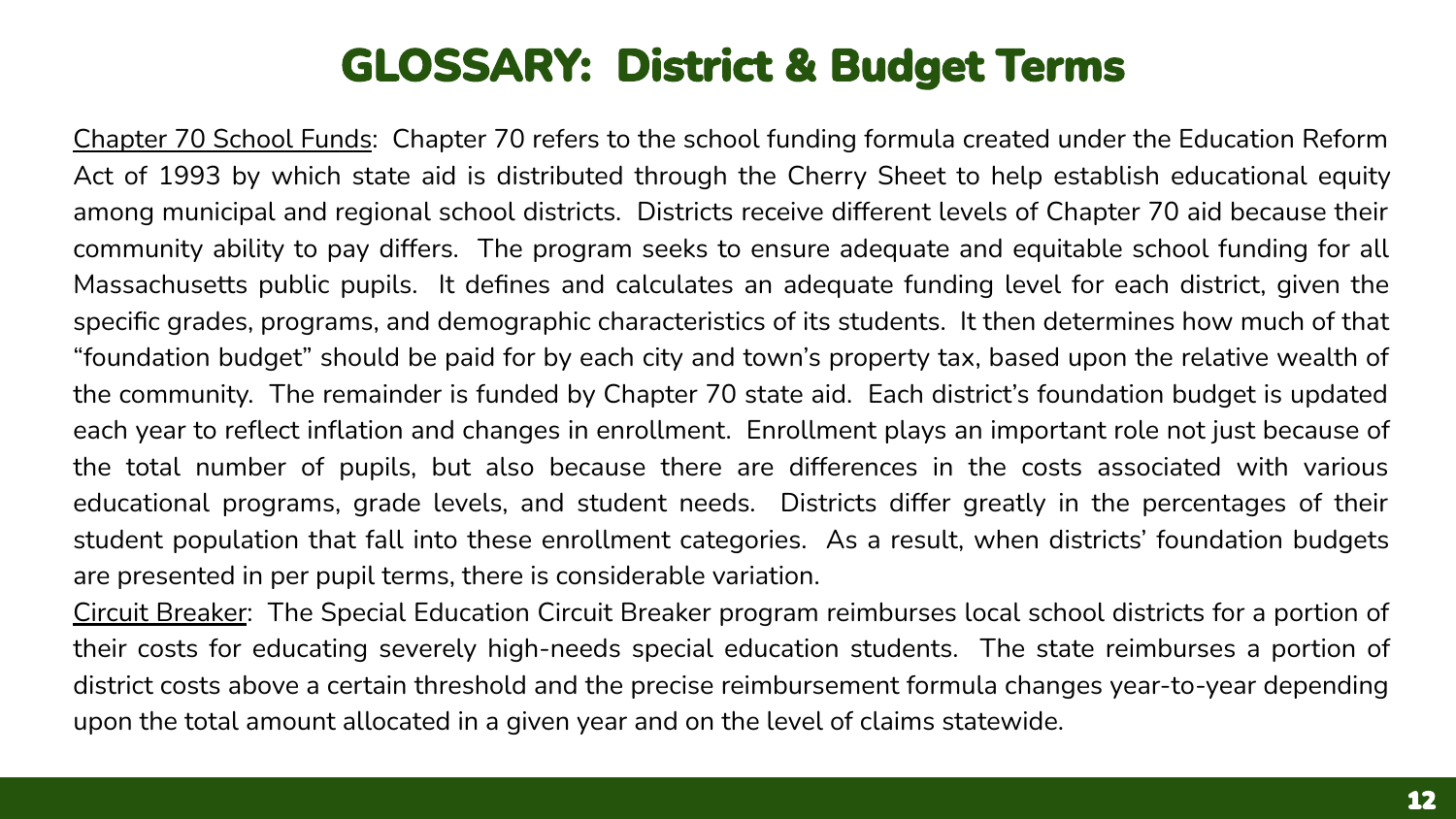# **GLOSSARY: District & Budget Terms**

Collective Bargaining: The process of negotiating workers' wages, hours, benefits, working conditions, etc., between an employer and some or all of its employees, who are represented by a recognized labor union. Sutton Public Schools has two bargaining units: Sutton Teachers Association and Sutton Education Support Association.

DESE: DESE is an acronym for the Massachusetts Department of Elementary and Secondary Education. Information about DESE is available at http://www.doe.mass.edu/.

IEP (Individualized Education Program): A legal document that defines special education services to be provided by the district to a student with disabilities.

IDEA (Individuals with Disabilities Education act): A law that guarantees educational rights to all students with disabilities and makes it illegal for school districts to refuse to educate a student based on his or her disability. Inclusive Classroom: For individuals with a disability and/or in special education, inclusion secures opportunities for students with disabilities to learn inside general education classrooms. General education classrooms in which students with disabilities learn are known as inclusive classrooms.

Local Receipts: Town revenue based on local taxes and fees such as motor vehicle excise, utility fees, local permit and license fees.

Operating Budget: The operating budget must be approved by Town Meeting by June 30. Town Meeting may only vote the bottom line budget for the school department. The School Committee also has the authority "to determine expenditures within the total appropriations" of the school department operating budget.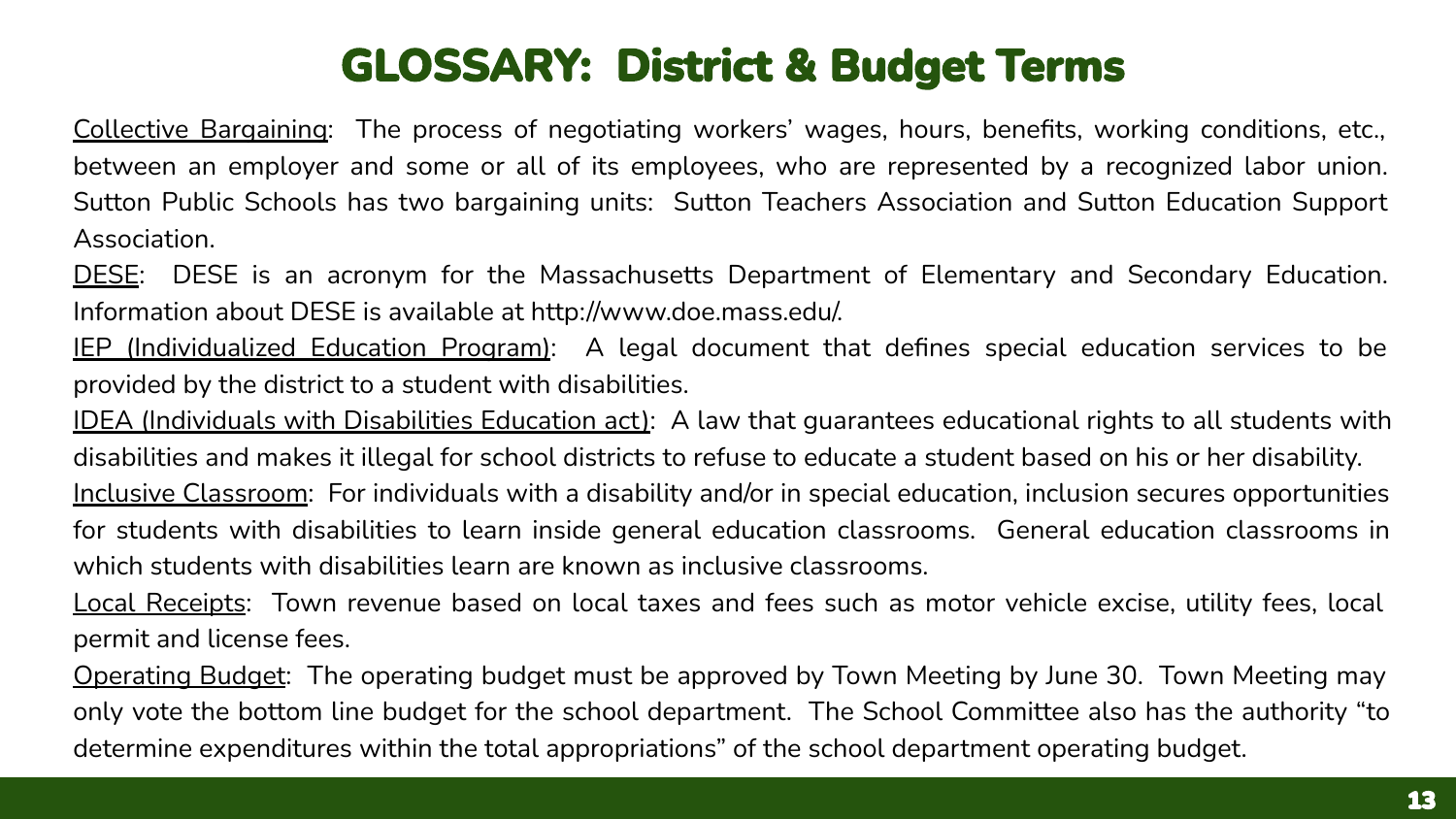# **GLOSSARY: District & Budget Terms**

Revolving Fund: Town Meeting may establish revolving funds for certain services, allowed either by a specific statute (e.g., school department revolving funds) or under chapter 44, section 53E1/2 (e.g., for general purposes). Revolving funds are typically used for fee based services.

School Choice: Allows public education funds to follow students to the schools or services that best fit their needs.

SPEC. ED. (Special Education): Specially designed instruction provided at no cost to parents, to meet the unique needs of a child with a disability.

Special Education Stabilization Fund: The financial goal of this fund is to provide payment for unbudgeted, unforeseen, special education expenses in any year, without forcing cuts to other services during that year.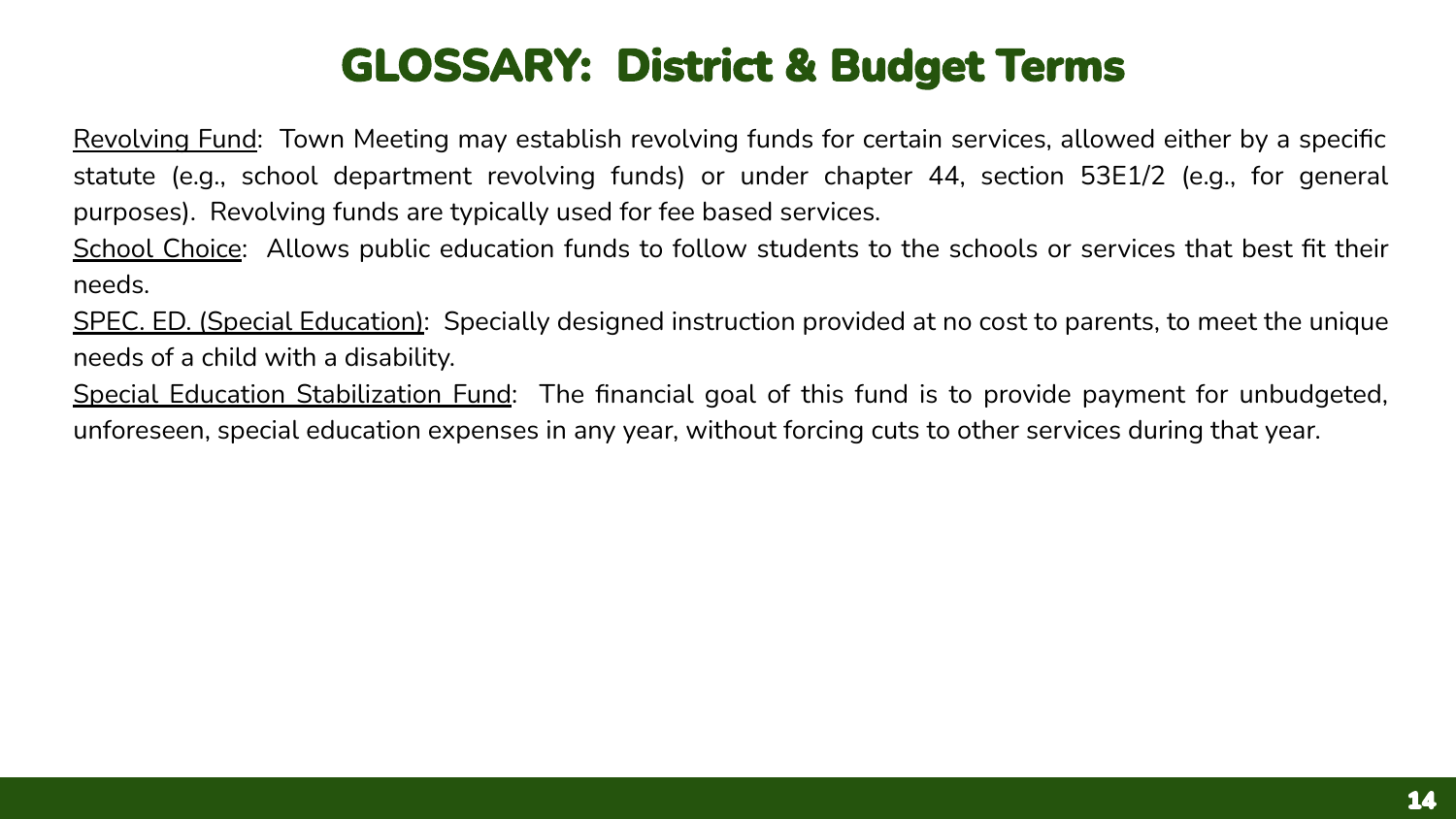### **ADDENDUM**

### The following documents were "linked" into the **FY22 Budget Presentation.**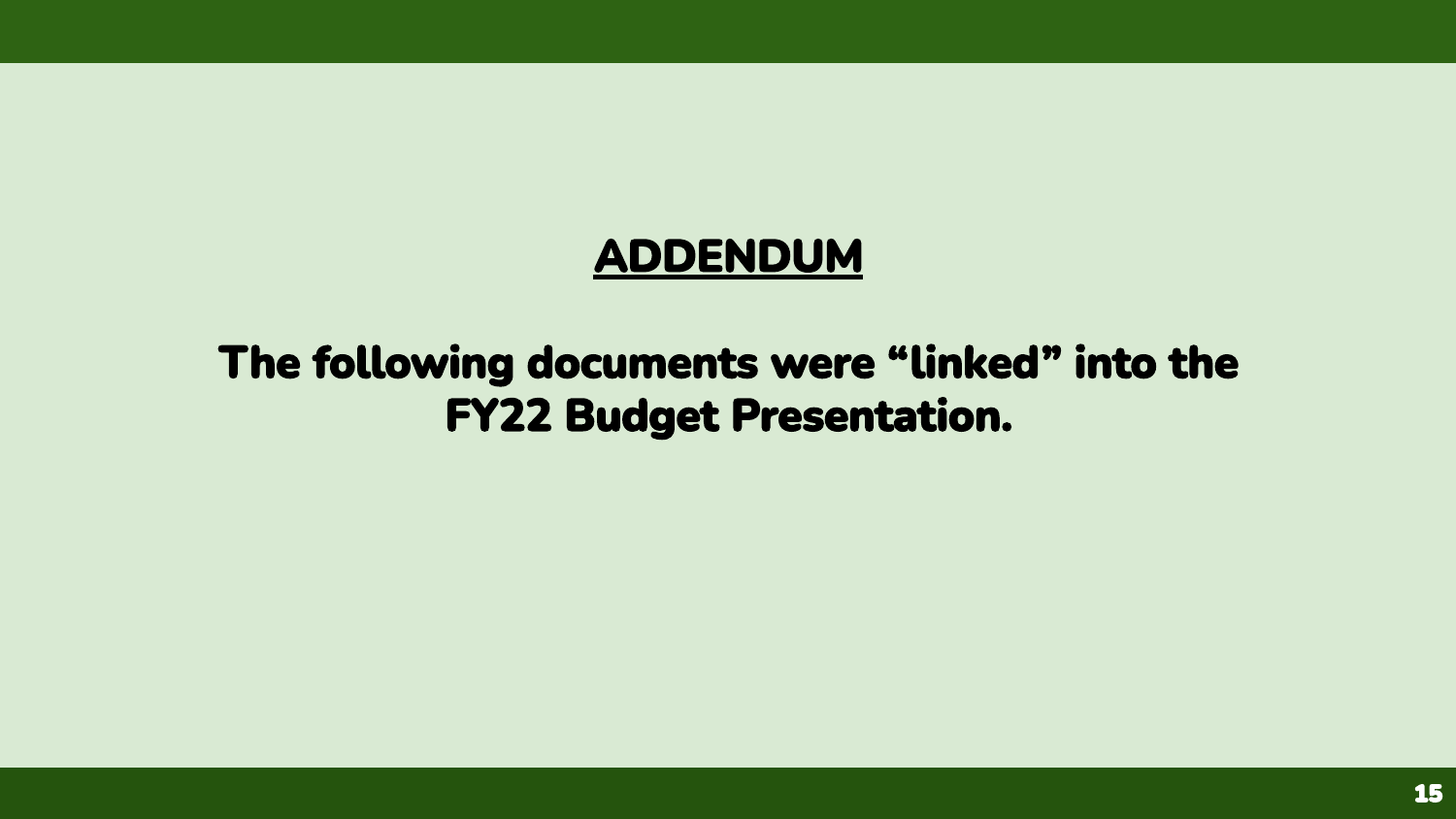# **Salaries (detail)**

<span id="page-15-0"></span>

| <b>DESCRIPTION</b>                          | <b>AMOUNT</b> |                                                                                                                                                                       |
|---------------------------------------------|---------------|-----------------------------------------------------------------------------------------------------------------------------------------------------------------------|
| 1.0 FTE Adjustment Counselor (MS/HS)        | \$59,000      | This position was added to assist students in need of<br>social-emotional support when they return after the cessation of<br>the pandemic.                            |
| 3.0 FTE Instructional Assistants (DISTRICT) | \$60,000      | These positions assist students in need of academic support<br>when they return after the cessation of the pandemic.                                                  |
| .50 FTE Preschool Teacher (SCEL)            | \$34,000      | This position was added due to the Special Education preschool<br>enrollment.                                                                                         |
| 1.0 FTE IT Support Personnel (DISTRICT)     | \$31,000      | This position was added due to the increase in technology<br>devices (chromebooks/laptops) of the students and staff.                                                 |
| <b>Salary Increases</b>                     | \$227,733     | Increase of .75 per hour for SESA<br>$\bullet$<br>1% increase for STA, plus Steps & Lanes<br>3% increase for Administrative Support<br>2% increase for Administrators |
| <b>TOTAL:</b>                               | \$411,733     |                                                                                                                                                                       |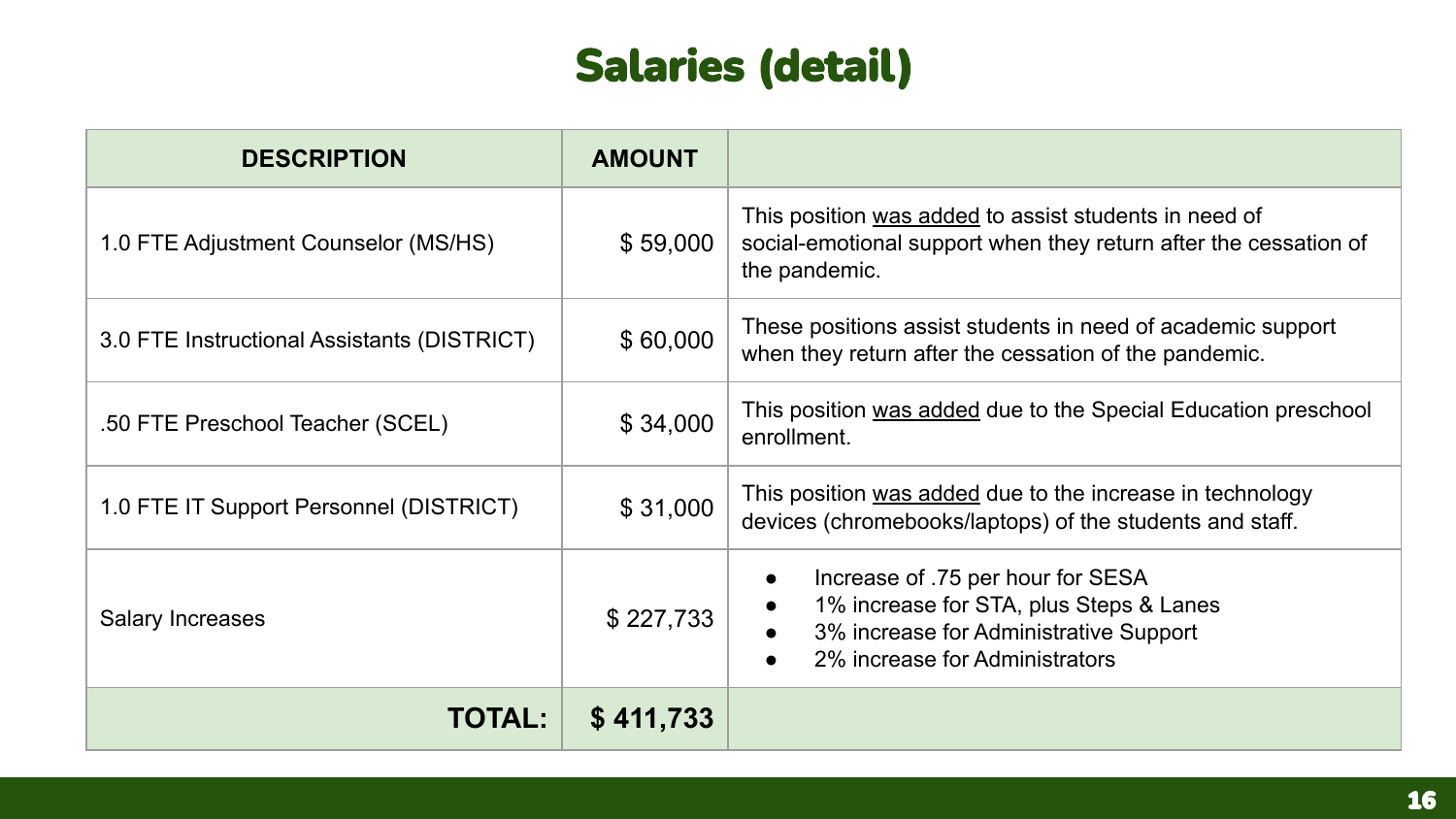# **Projected SPED Out of District (OOD) Placements**

<span id="page-16-0"></span>

| <b>TUITIONS</b>                      | <b>FY19</b><br><b>ACTUAL</b> | <b>FY20</b><br><b>ACTUAL</b> | <b>FY21</b><br><b>ACTUAL</b> | <b>FY22</b><br><b>PROJ</b> | <b>FY23</b><br><b>PROJ</b> | <b>FY24</b><br><b>PROJ</b> | <b>FY25</b><br><b>PROJ</b> |
|--------------------------------------|------------------------------|------------------------------|------------------------------|----------------------------|----------------------------|----------------------------|----------------------------|
| <b>BUDGETED:</b>                     | \$967,005                    | \$805,043                    | \$1,221,428                  | \$1,381,663                | \$1,366,395                | \$1,407,387                | \$1,351,361                |
| ACTUAL:                              | \$900,808                    | \$1,078,759                  | \$1,604,575                  |                            |                            |                            |                            |
| <b>PERCENT:</b><br>Budget vs. Actual | (7%)                         | 34%                          | 31%                          |                            |                            |                            |                            |

- All data based on 3% annual increase. All tuitions subject to change under OSD approval of requested rate increases.
- Possible new placements, based on an average of \$100,000/year, should be noted.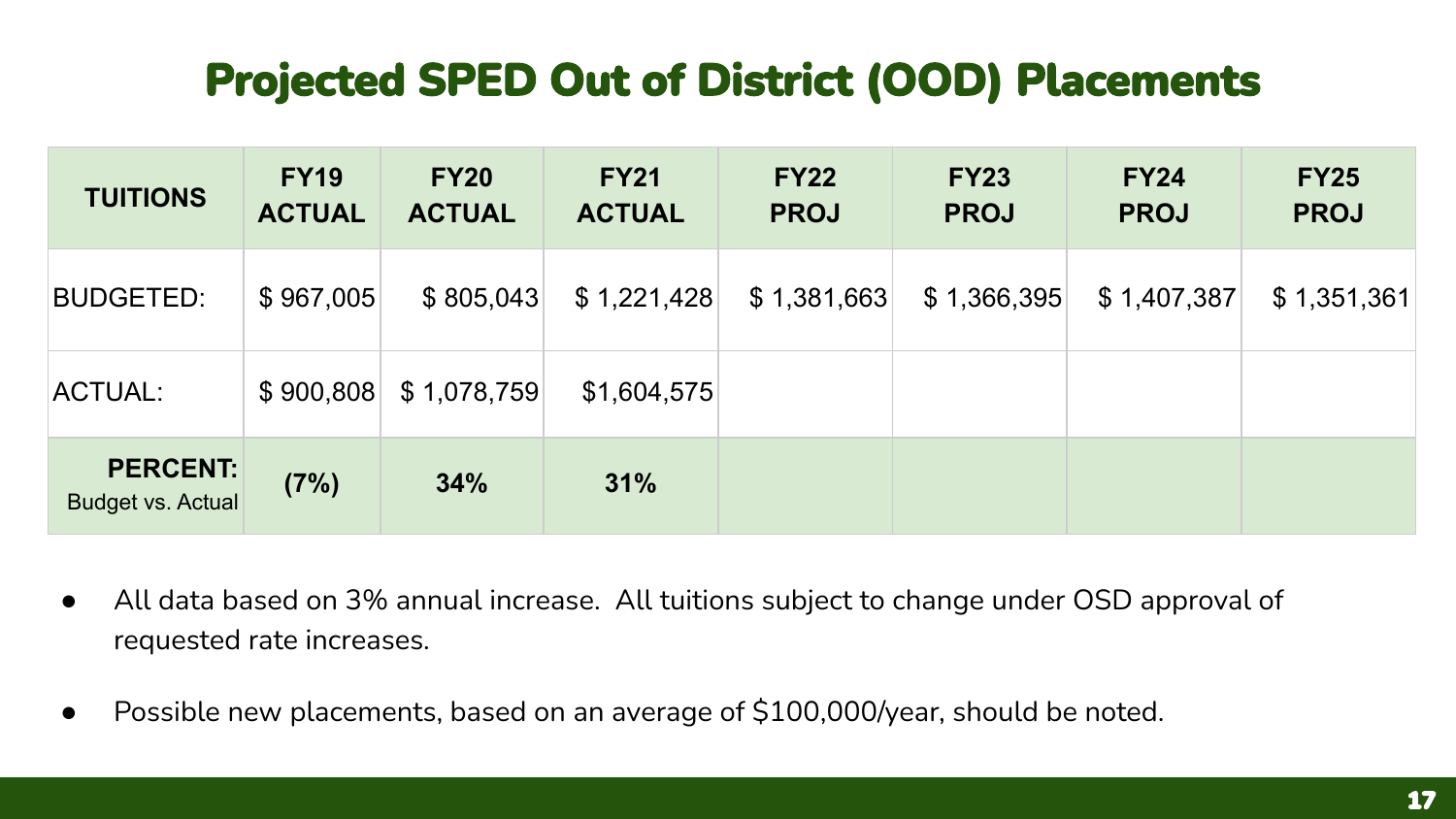<span id="page-17-0"></span>

|                                                  | <b>FY21</b> | <b>FY22</b> | \$       | $\frac{0}{0}$ |
|--------------------------------------------------|-------------|-------------|----------|---------------|
| AA Transportation (going out to bid for FY22)    | \$901,800   | \$946,890   | \$45,090 | 5%            |
| <b>Contracted Services for Special Education</b> | \$46,500    | \$46,500    | \$0      | $0\%$         |
| Repairs, Fuel, Licensing and Maintenance         | \$65,000    | \$65,000    | \$0      | $0\%$         |
| <b>TOTAL:</b>                                    | \$1,013,300 | \$1,058,390 | \$45,090 | 4%            |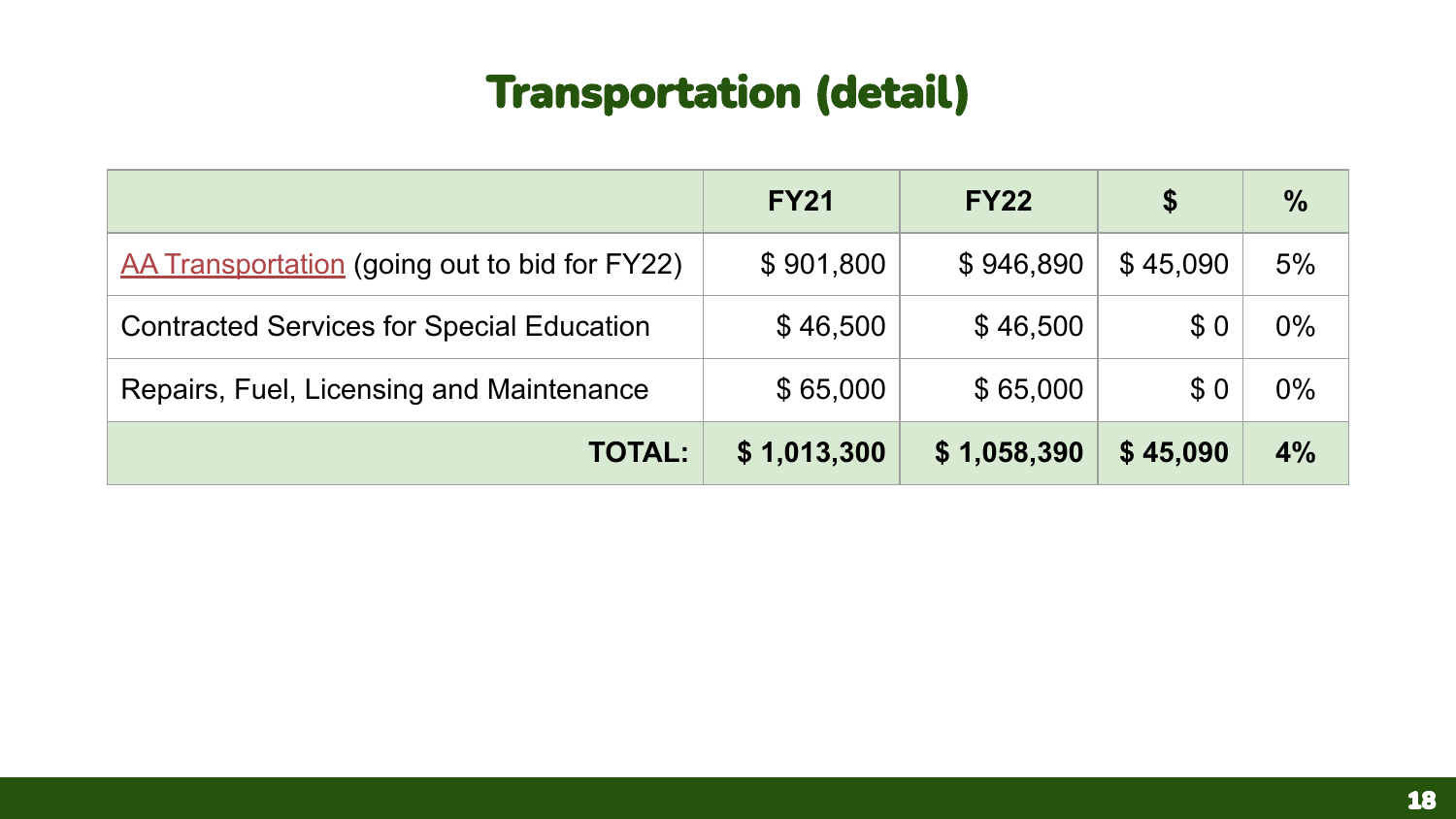#### **3-Year Contract for ATHLETIC, STUDENT ACTIVITY & FIELD TRIPS**

|                      | <b>Rate</b><br>(Per Mile) | <b>Waiting Time Rate</b><br>(Per Hour) | <b>Minimum Charge</b> |
|----------------------|---------------------------|----------------------------------------|-----------------------|
| <b>FY19 (Year 1)</b> | \$4.15                    | \$83.00                                | \$415.00              |
| <b>FY20 (Year 2)</b> | \$4.35                    | \$87.00                                | \$435.00              |
| <b>FY21 (Year 3)</b> | \$4.55                    | \$91.00                                | \$455.00              |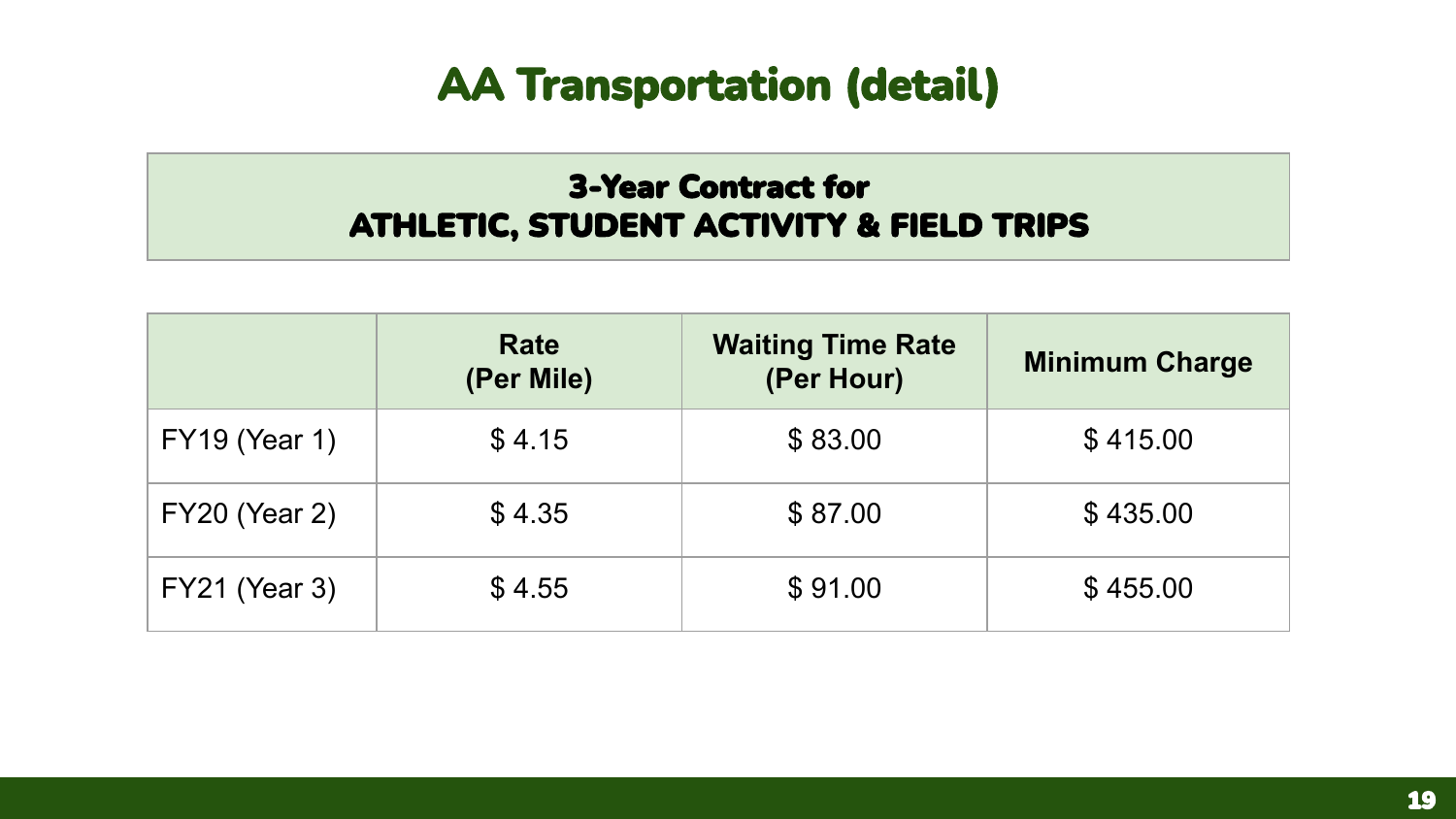<span id="page-19-0"></span>

| <b>3-Year Contract for</b><br><b>REGULAR DAY TRANSPORTATION</b> |                                        |  |  |  |
|-----------------------------------------------------------------|----------------------------------------|--|--|--|
| <b>Simonian Center &amp; Elementary School</b>                  | <b>Middle School &amp; High School</b> |  |  |  |
| (12 regular trips)                                              | (11 regular trips)                     |  |  |  |

|                      | <b>Simonian Center</b><br>& Elementary School | <b>Middle School</b><br>& High School | <b>Total for</b><br><b>School</b><br><b>District</b> |
|----------------------|-----------------------------------------------|---------------------------------------|------------------------------------------------------|
| <b>FY19 (Year 1)</b> | \$756,000                                     | \$59,400                              | \$815,400                                            |
| <b>FY20 (Year 2)</b> | \$799,200                                     | \$59,400                              | \$858,600                                            |
| <b>FY21 (Year 3)</b> | \$842,400                                     | \$59,400                              | \$901,800                                            |
|                      | \$2,575,800                                   |                                       |                                                      |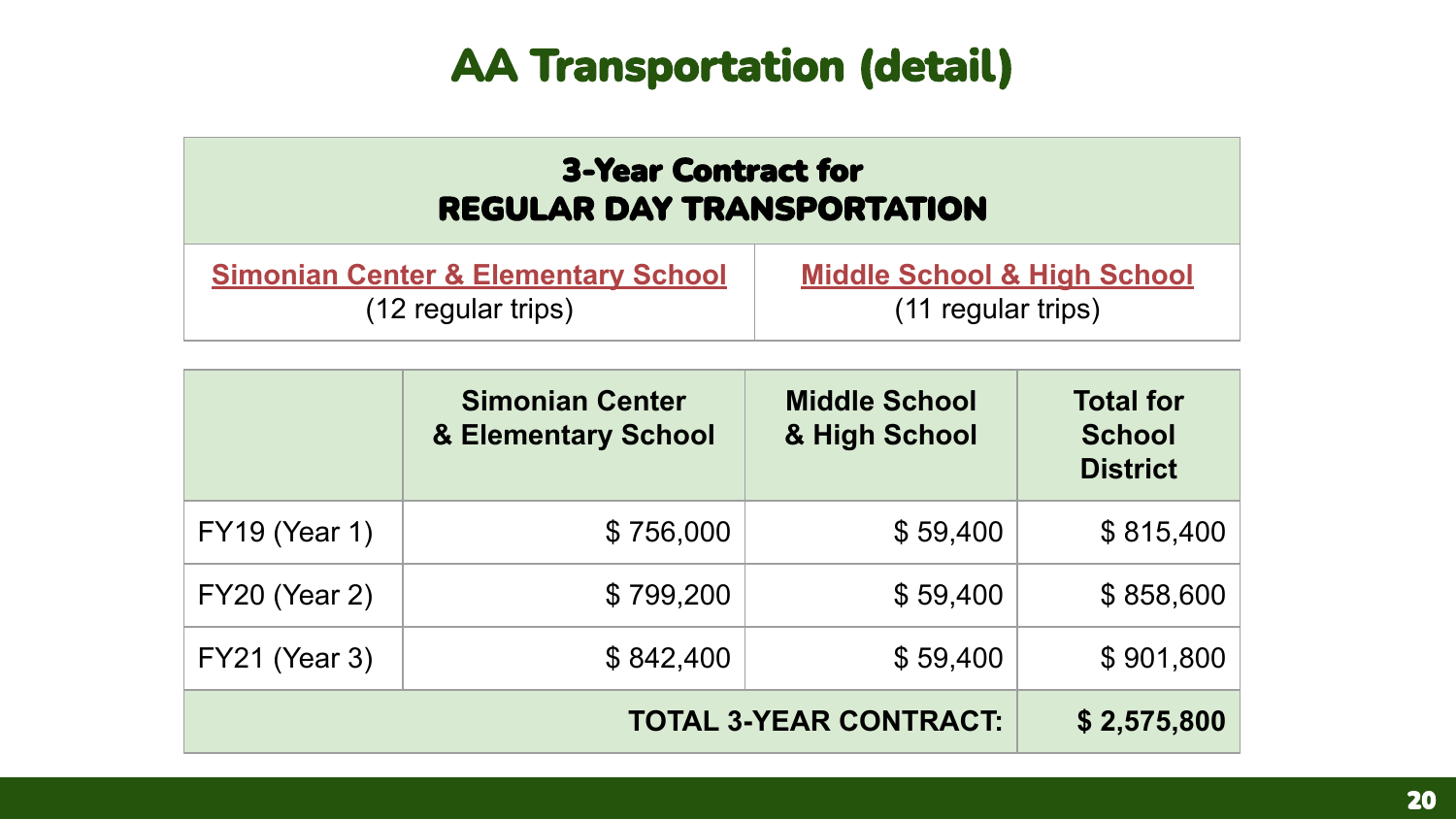#### **3-Year Contract for Regular Day Transportation**

#### <span id="page-20-0"></span>SIMONIAN CENTER AND ELEMENTARY SCHOOL

(Includes 12 regular trips)

|                      | <b>TOTAL:</b>               | \$2,397,600 |
|----------------------|-----------------------------|-------------|
| <b>FY21 (Year 3)</b> | \$390 x 12 Buses x 180 Days | \$842,400   |
| <b>FY20 (Year 2)</b> | \$370 x 12 Buses x 180 Days | \$799,200   |
| <b>FY19 (Year 1)</b> | \$350 x 12 Buses x 180 Days | \$756,000   |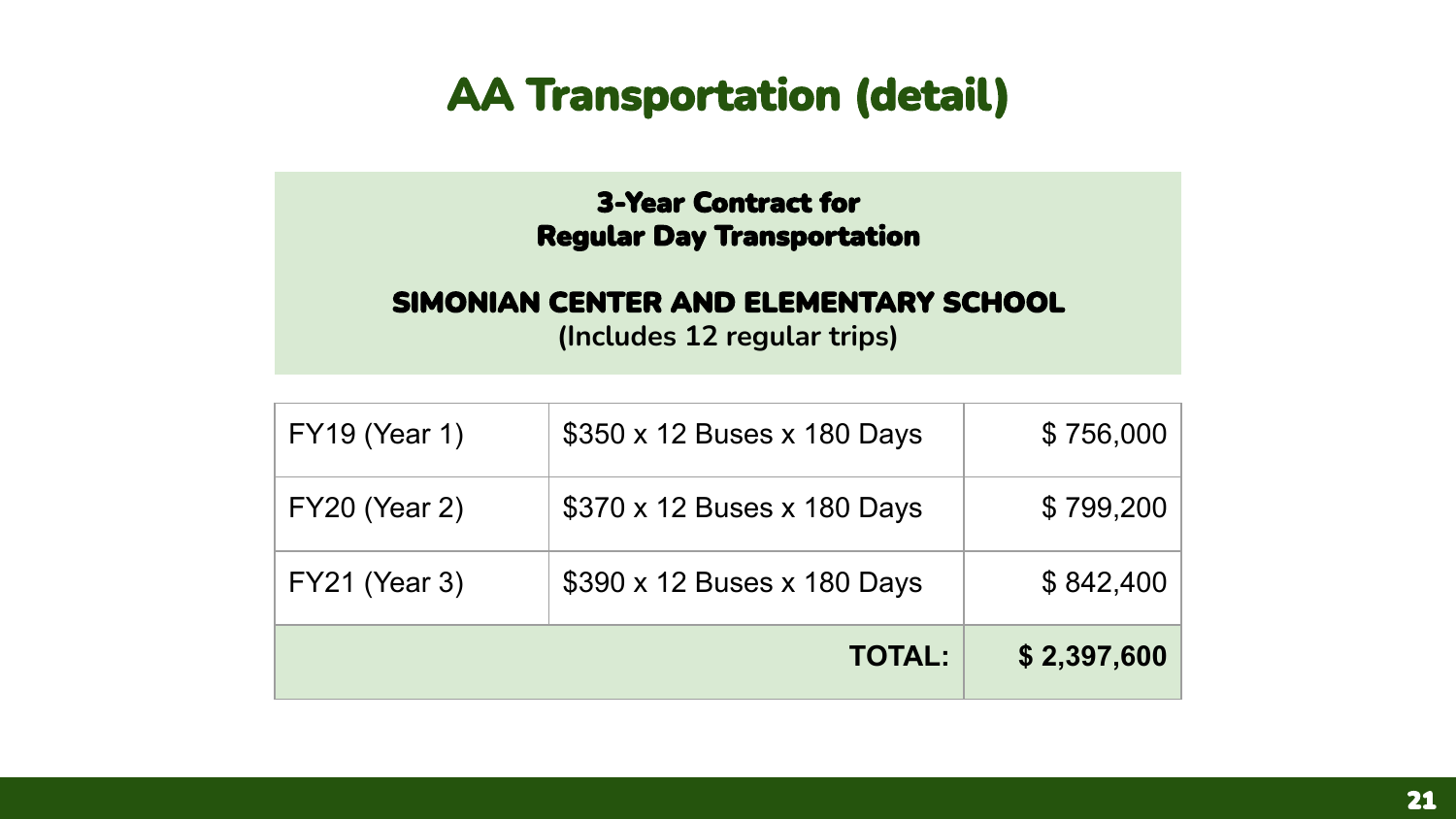<span id="page-21-0"></span>3-Year Contract for Regular Day Transportation

#### MIDDLE SCHOOL AND HIGH SCHOOL

(Includes 11 regular trips)

|                      | <b>TOTAL:</b>              | \$178,200 |
|----------------------|----------------------------|-----------|
| <b>FY21 (Year 3)</b> | \$30 x 11 Buses x 180 Days | \$59,400  |
| <b>FY20 (Year 2)</b> | \$30 x 11 Buses x 180 Days | \$59,400  |
| <b>FY19 (Year 1)</b> | \$30 x 11 Buses x 180 Days | \$59,400  |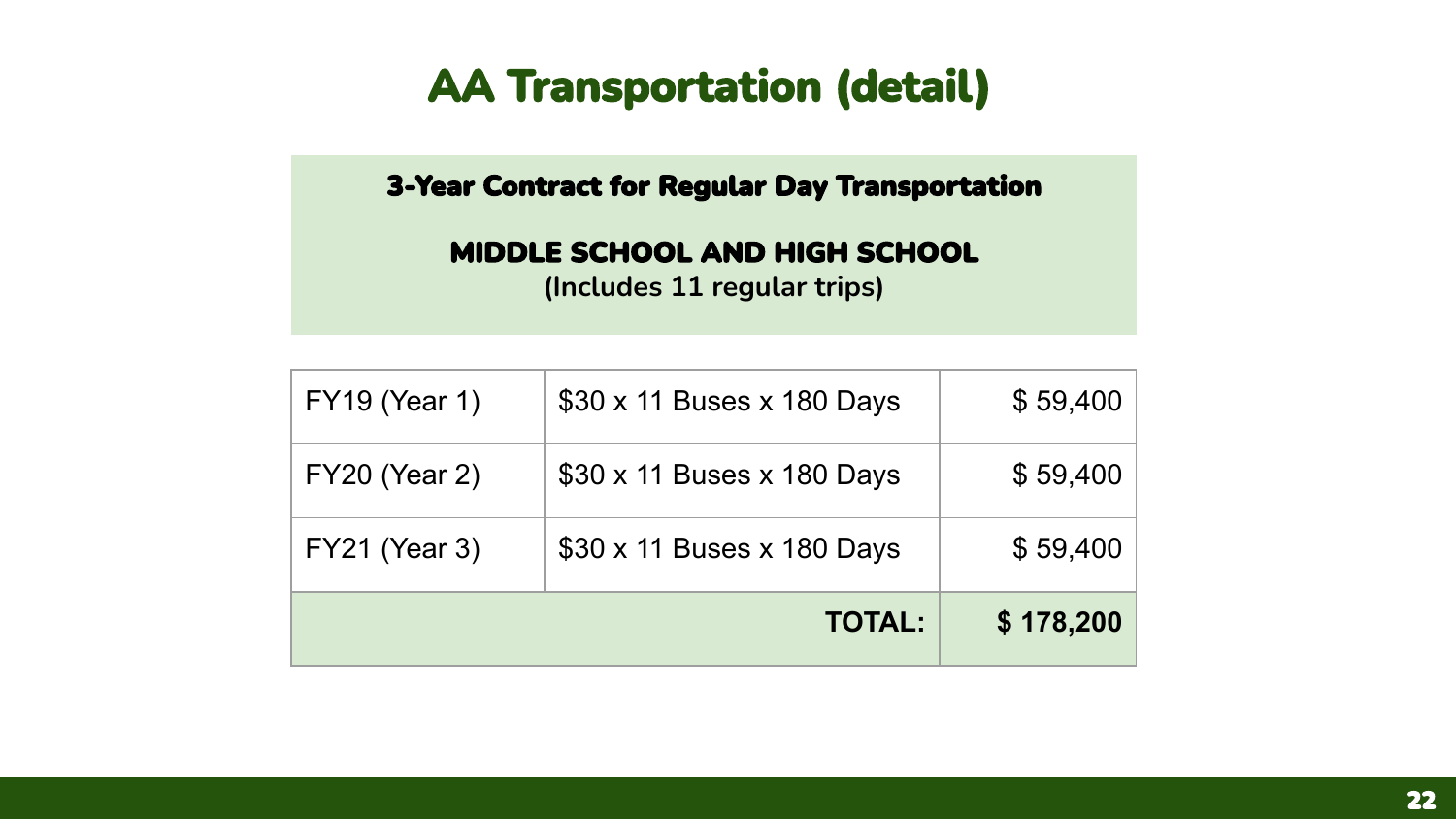# **Facilities / Utilities (detail)**

<span id="page-22-0"></span>

|                                                    | <b>FY21</b> | <b>FY22</b> | \$         | $\frac{0}{0}$ |
|----------------------------------------------------|-------------|-------------|------------|---------------|
| <b>Building Other Repair</b>                       | \$91,350    | \$95,050    | \$3,700    | 4%            |
| <b>Building Supplies &amp; Materials</b>           | \$40,000    | \$48,700    | \$8,700    | 22%           |
| Contracted Services, Water/Waste Contract & Repair | \$211,914   | \$214,903   | \$2,989    | $1\%$         |
| <b>Custodial Supplies</b>                          | \$61,871    | \$71,741    | \$9,870    | 16%           |
| Electricity                                        | \$284,000   | \$300,000   | \$16,000   | 6%            |
| Grounds Supplies & Materials                       | \$22,850    | \$22,800    | (\$50.00)  | $0\%$         |
| Heat                                               | \$189,550   | \$145,440   | (\$44,110) | (23%)         |
| Telephone                                          | \$12,600    | \$12,600    |            | $0\%$         |
| Trash                                              | \$14,280    | \$14,280    |            | $0\%$         |
| <b>TOTAL:</b>                                      | \$928,415   | \$925,514   | (\$2,901)  | 0%            |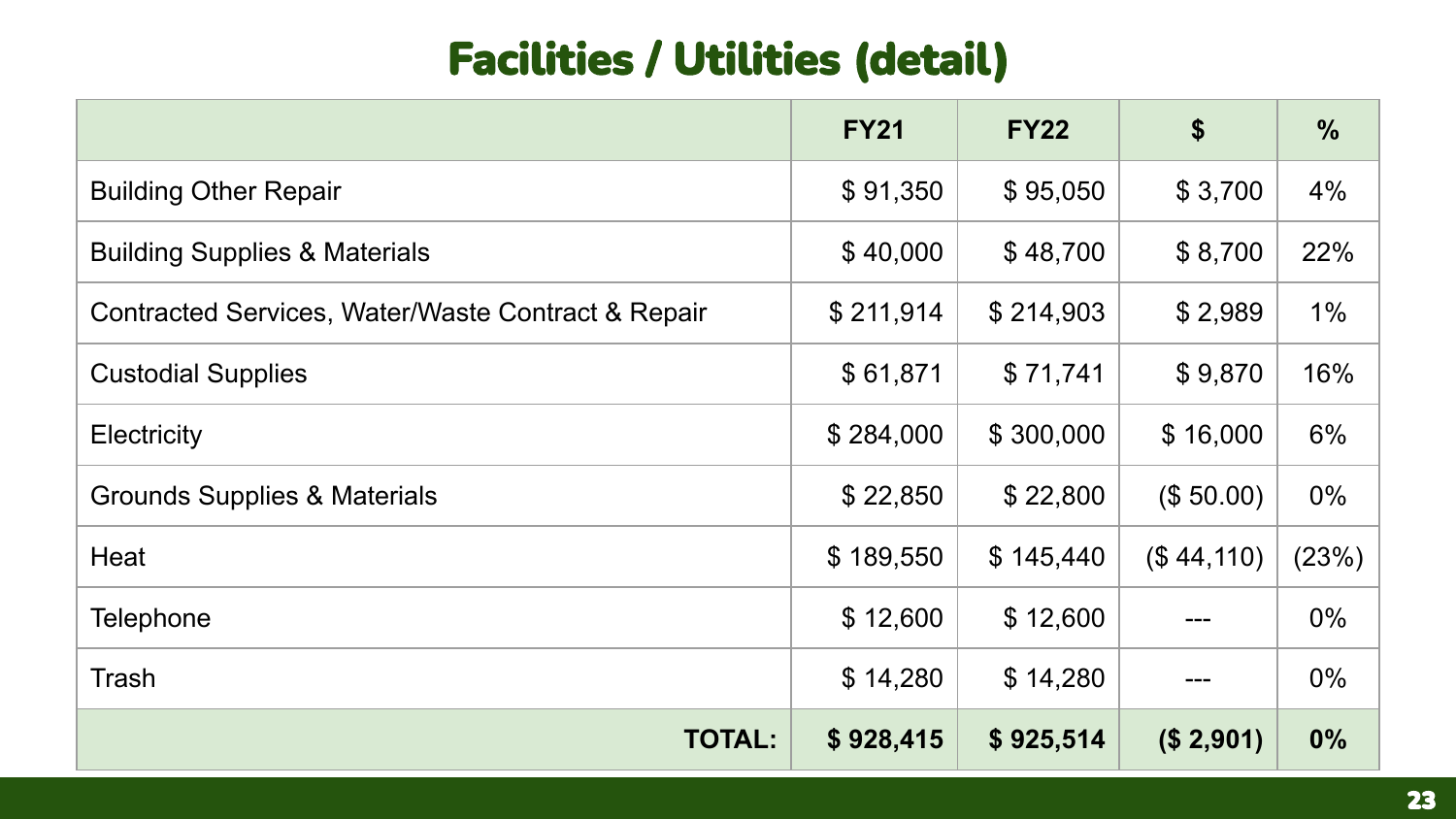### Other (detail)

<span id="page-23-0"></span>

|                                         | <b>FY21</b> | <b>FY22</b> | \$          | $\frac{0}{0}$ |
|-----------------------------------------|-------------|-------------|-------------|---------------|
| <b>Athletics / Supplies</b>             | \$25,221    | \$25,221    | \$0         | $0\%$         |
| <b>Athletics / Officials</b>            | \$36,500    | \$38,696    | \$2,196     | 6%            |
| Athletics / Transportation (Contracted) | \$50,570    | \$50,570    | \$0         | $0\%$         |
| Athletics / Other                       | \$42,438    | \$39,635    | (\$2,802)   | (7%)          |
| <b>Student Activities / Supplies</b>    | \$4,480     | \$4,480     | \$0         | $0\%$         |
| <b>Business Expenses</b>                | \$31,775    | \$31,775    | \$0         | $0\%$         |
| Class Supplies, Textbooks, Guidance     | \$192,670   | \$175,238   | (\$ 17,432) | (9%)          |
| <b>Field Trips</b>                      | \$3,851     | \$11,850    | \$7,999     | 208%          |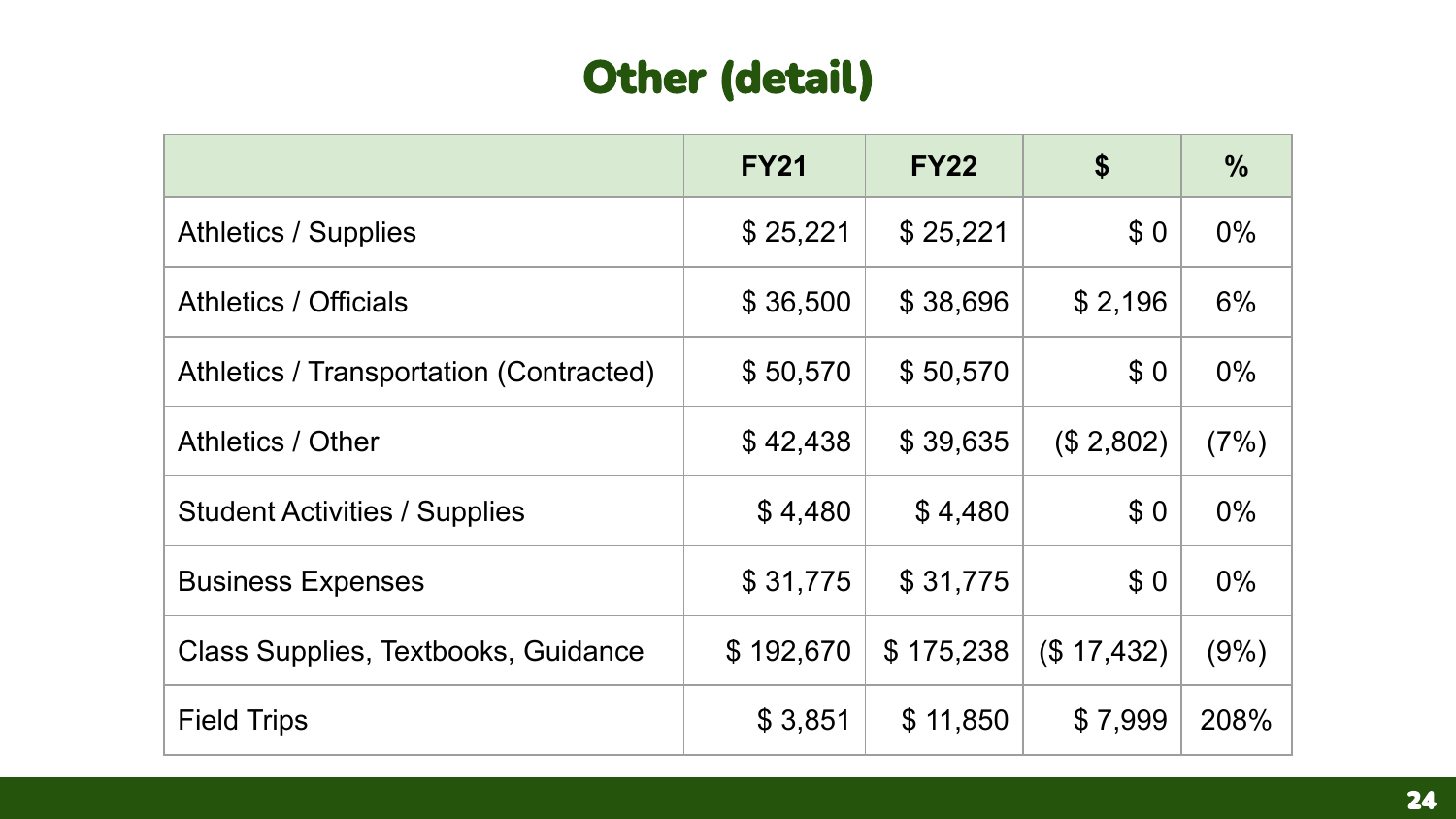# **Other (detail)**

|                                     | <b>FY21</b> | <b>FY22</b> | \$        | $\frac{0}{0}$ |
|-------------------------------------|-------------|-------------|-----------|---------------|
| <b>SPED Contracted &amp; Psych</b>  | \$79,100    | \$105,500   | \$26,400  | 33%           |
| ΙT                                  | \$263,124   | \$288,091   | \$24,967  | 9%            |
| Other Expenses, PD, Wilson Training | \$95,841    | \$109,941   | \$14,100  | 15%           |
| <b>Student Services / Nurses</b>    | \$16,025    | \$16,025    | \$0       | $0\%$         |
| Superintendent / School Committee   | \$29,930    | \$79,184    | \$49,254  | 165%          |
| <b>TOTAL:</b>                       | \$871,524   | \$976,206   | \$104,682 | 12%           |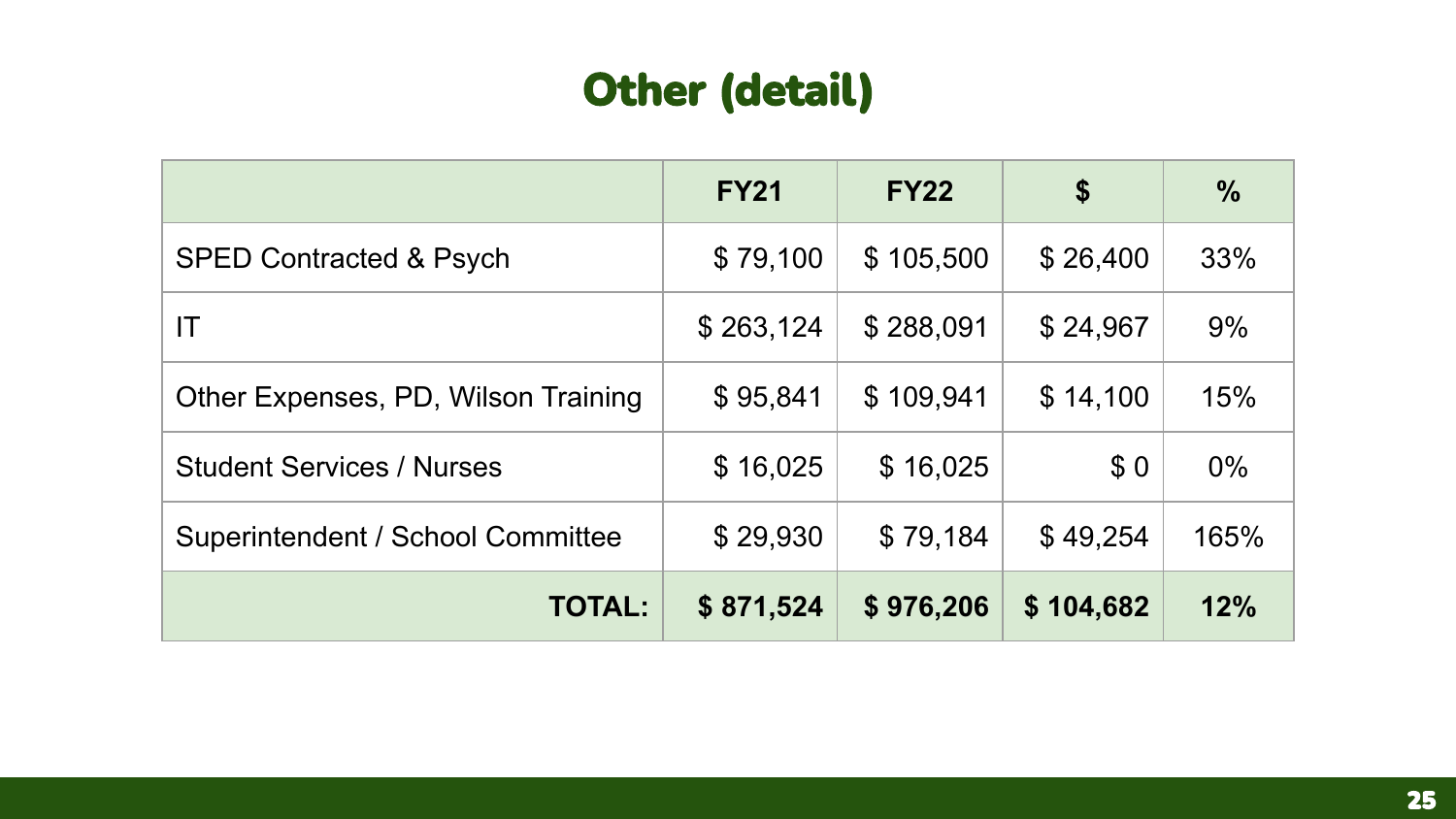### <span id="page-25-0"></span>**FY21-FY22 Grant Allocation Comparison**

|                      | <b>FY21</b> | <b>FY22</b><br><b>PROJECTED</b> | $+/-$ |
|----------------------|-------------|---------------------------------|-------|
| 262 Grant            | \$18,056    | \$18,056                        | \$0   |
| <b>Title 1 Grant</b> | \$38,043    | \$38,043                        | \$0   |
| 240 Grant            | \$349,154   | \$349,154                       | \$0   |
| Total                | \$405,253   | \$405,253                       | \$0   |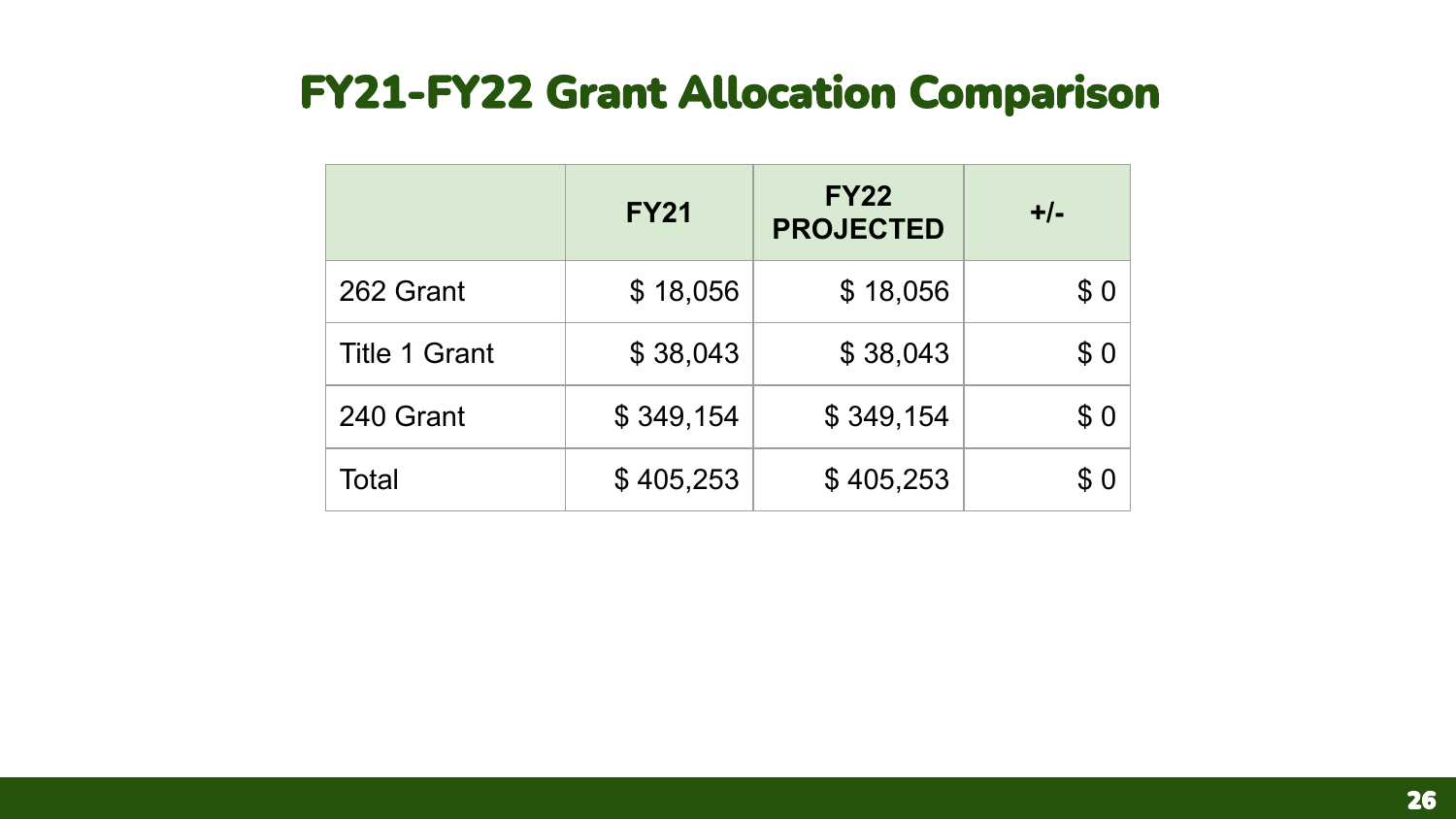# <span id="page-26-0"></span>**FY21-FY22 Revolving Allocation Comparison**

|                        | <b>FY21</b><br><b>BUDGETED</b> | <b>FY22</b><br><b>PROJECTED</b> | $+/-$      |
|------------------------|--------------------------------|---------------------------------|------------|
| <b>Aftercare Fees</b>  | \$130,000                      | \$66,000                        | (\$64,000) |
| <b>Building Use</b>    | \$0                            | \$5,000                         | \$5,000    |
| <u>Bus Fees</u>        | \$45,000                       | \$45,000                        | \$0        |
| <b>Gate Receipts</b>   | \$11,000                       | \$11,000                        | \$0        |
| <b>Parking Fees</b>    | \$9,000                        | \$9,000                         | \$0        |
| <b>Preschool Fees</b>  | \$55,000                       | \$48,000                        | (\$7,000)  |
| <b>School Choice</b>   | \$788,776                      | \$718,145                       | (\$70,630) |
| <b>Sports Fees</b>     | \$141,300                      | \$141,300                       | \$0        |
| <b>Circuit Breaker</b> | \$375,000                      | \$454,666                       | \$79,666   |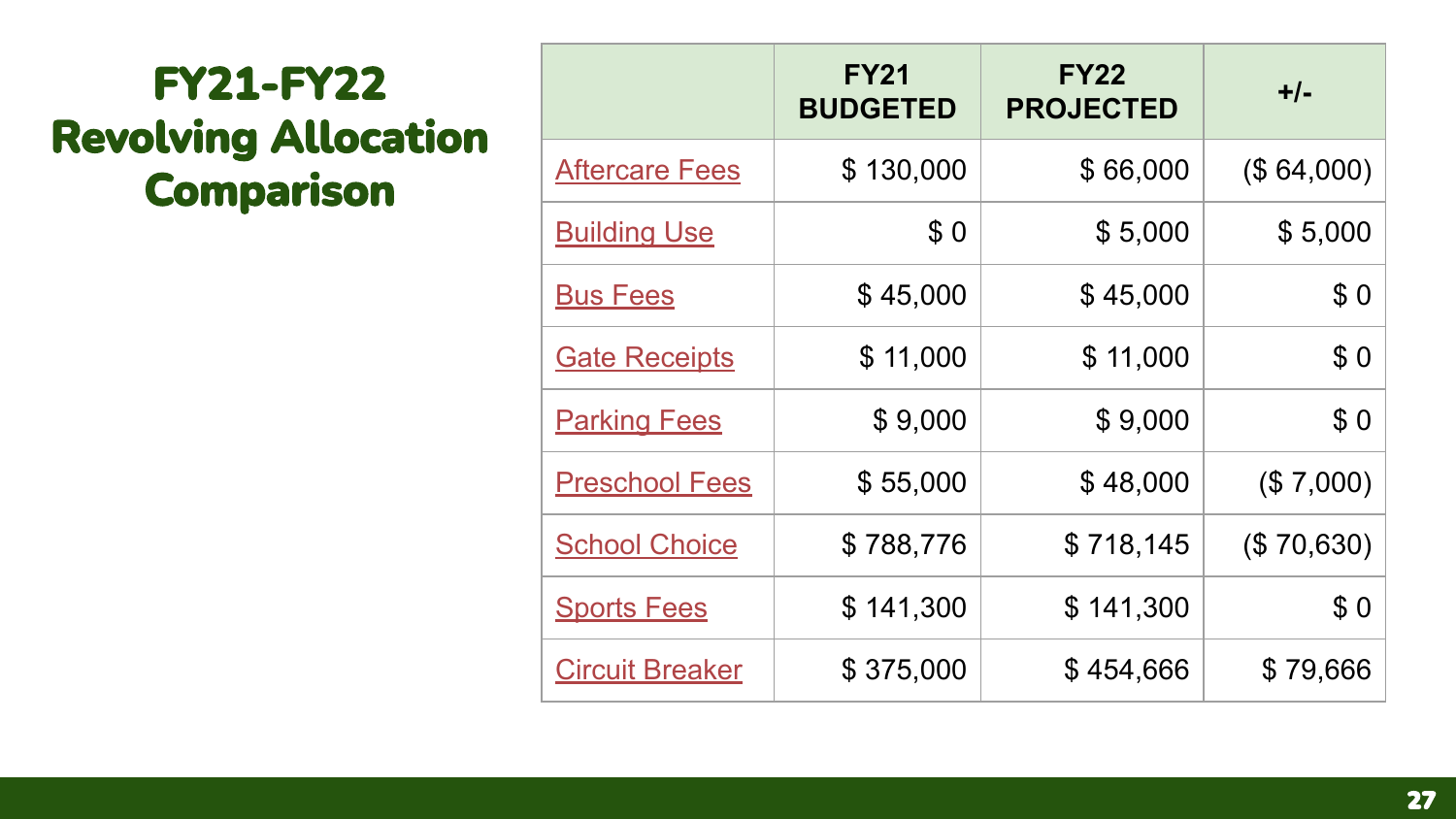### **Aftercare Fees (detail)**

<span id="page-27-0"></span>

|                          | <b>FY19</b><br><b>ACTUAL</b> | <b>FY20*</b><br><b>ACTUAL</b> | <b>FY21**</b><br><b>PROJ</b> | <b>FY22</b><br><b>PROJ</b> | <b>FY23</b><br><b>PROJ</b> | <b>FY24</b><br><b>PROJ</b> |
|--------------------------|------------------------------|-------------------------------|------------------------------|----------------------------|----------------------------|----------------------------|
| <b>Beginning Balance</b> | \$156,839                    | \$193,622                     | \$147,522                    | \$28,901                   | \$28,901                   | \$25,934                   |
| <b>Receivables</b>       | \$494,116                    | \$366,946                     | \$60,312                     | \$472,173                  | \$508,939                  | \$514,029                  |
| <b>Expenses</b>          | (\$457,333)                  | (\$413,046)                   | (\$88,933)                   | (\$406,173)                | (\$461,906)                | (\$466,525)                |
| Encumbrance              |                              |                               | (\$90,000)                   | (\$66,000)                 | (\$50,000)                 | (\$50,000)                 |
| <b>ENDING BALANCE:</b>   | \$193,622                    | \$147,522                     | \$28,901                     | \$28,901                   | \$25,934                   | \$23,438                   |

\* Receivables were lower in FY20 due to COVID-19.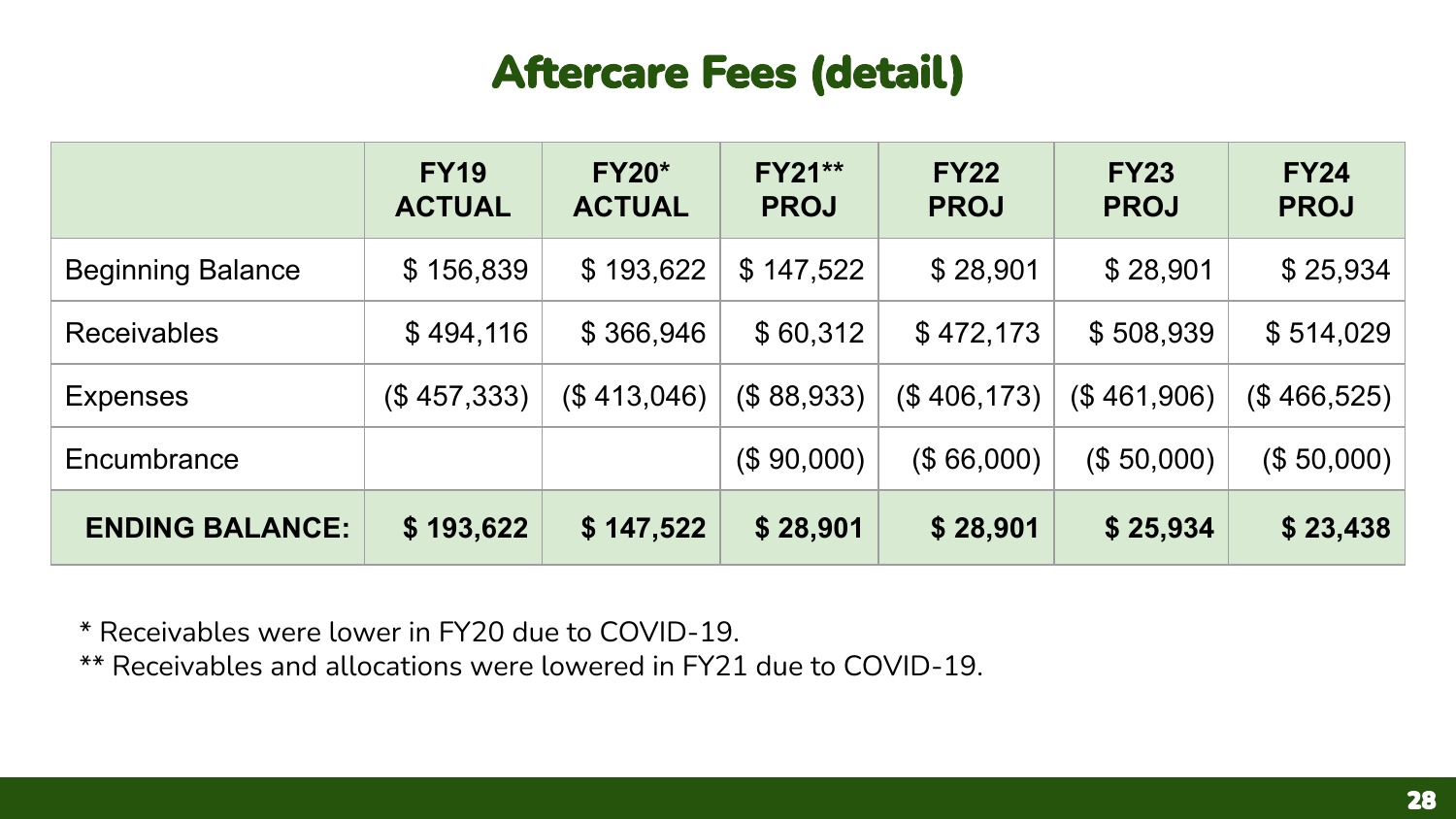# **Building Use (detail)**

<span id="page-28-0"></span>

|                          | <b>FY19</b><br><b>ACTUAL</b> | <b>FY20</b><br><b>ACTUAL</b> | <b>FY21*</b><br><b>PROJ</b> | <b>FY22 PROJ</b> | <b>FY23</b><br><b>PROJ</b> | <b>FY24</b><br><b>PROJ</b> |
|--------------------------|------------------------------|------------------------------|-----------------------------|------------------|----------------------------|----------------------------|
| <b>Beginning Balance</b> | \$51,929                     | \$19,211                     | \$22,833                    | \$12,833         | \$15,333                   | \$23,333                   |
| <b>Receivables</b>       | \$24,671                     | \$38,817                     | \$0                         | \$25,000         | \$35,000                   | \$38,000                   |
| Expenses (salary)        | (\$17,435)                   | (\$22,975)                   | (\$5,000)                   | (\$17,500)       | (\$22,000)                 | (\$23,000)                 |
| Expenses (building)      | (\$39,954)                   | (\$12,220)                   | (\$5,000)                   | (\$5,000)        | (\$5,000)                  | (\$5,000)                  |
| <b>ENDING BALANCE:</b>   | \$19,211                     | \$22,833                     | \$12,833                    | \$15,333         | \$23,333                   | \$33,333                   |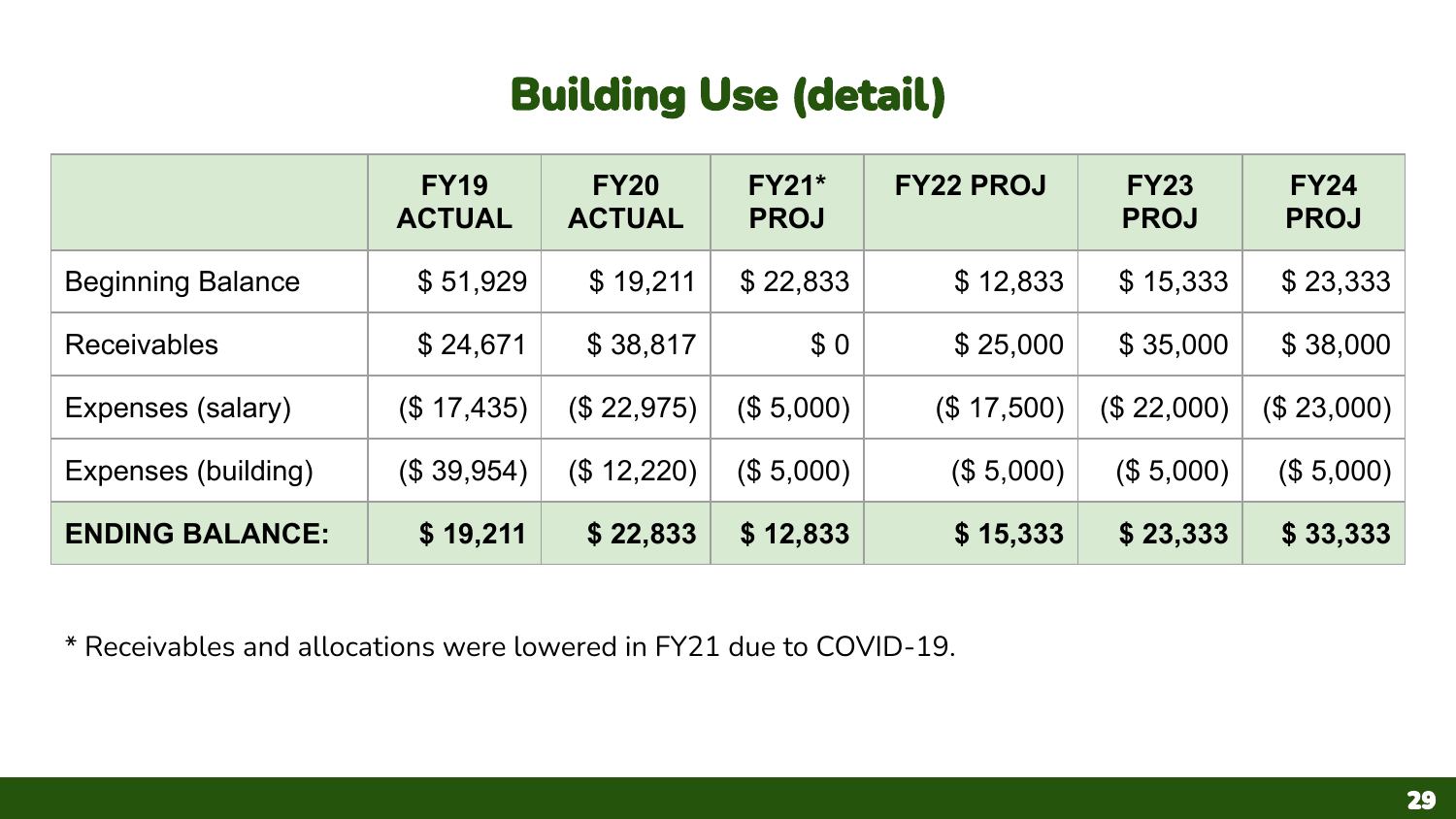# **Bus Fees (detail)**

<span id="page-29-0"></span>

|                          | <b>FY19</b><br><b>ACTUAL</b> | <b>FY20*</b><br><b>ACTUAL</b> | <b>FY21**</b><br><b>PROJ</b> | <b>FY22</b><br><b>PROJ</b> | <b>FY23</b><br><b>PROJ</b> | <b>FY24</b><br><b>PROJ</b> |
|--------------------------|------------------------------|-------------------------------|------------------------------|----------------------------|----------------------------|----------------------------|
| <b>Beginning Balance</b> | \$52,442                     | \$59,673                      | \$30,058                     | \$12,555                   | \$16,695                   | \$18,855                   |
| <b>Receivables</b>       | \$54,465                     | \$15,385                      | \$0                          | \$49,140                   | \$47,160                   | \$44,280                   |
| <b>Expenses</b>          | (\$47,234)                   | (\$45,000)                    | \$0                          | \$0                        | \$0                        | \$0                        |
| Encumbrance              |                              |                               | (\$17,503)                   | (\$45,000)                 | (\$45,000)                 | (\$45,000)                 |
| <b>ENDING BALANCE:</b>   | \$59,673                     | \$30,058                      | \$12,555                     | \$16,695                   | \$18,855                   | \$18,135                   |

\* Receivables were lower in FY20 due to COVID-19.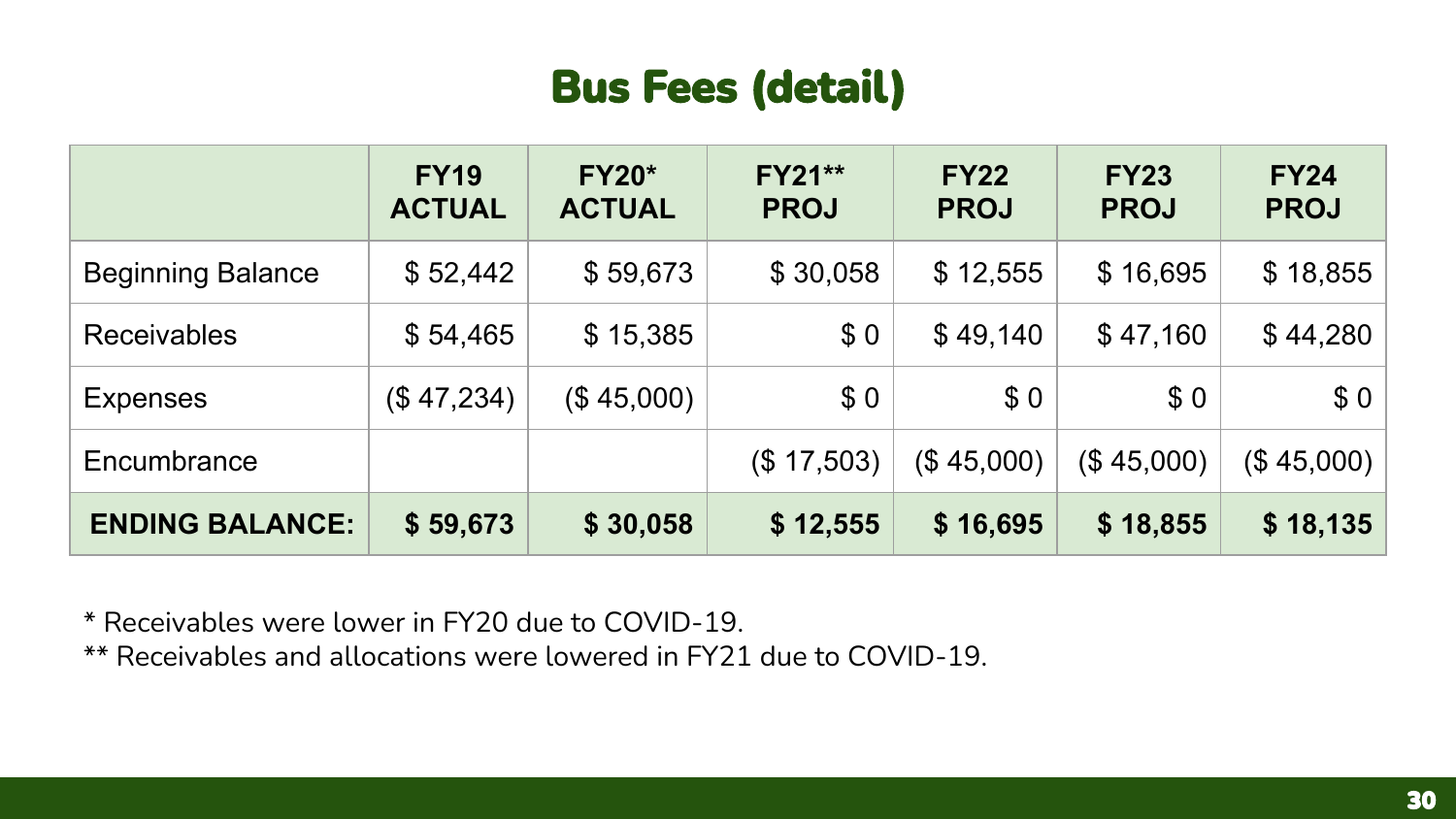# **Gate Receipts (detail)**

<span id="page-30-0"></span>

|                          | <b>FY19</b><br><b>ACTUAL</b> | <b>FY20*</b><br><b>ACTUAL</b> | <b>FY21**</b><br><b>PROJ</b> | <b>FY22</b><br><b>PROJ</b> | <b>FY23</b><br><b>PROJ</b> | <b>FY24</b><br><b>PROJ</b> |
|--------------------------|------------------------------|-------------------------------|------------------------------|----------------------------|----------------------------|----------------------------|
| <b>Beginning Balance</b> | \$26,341                     | \$37,294                      | \$37,732                     | \$26,732                   | \$35,732                   | \$51,732                   |
| <b>Receivables</b>       | \$27,194                     | \$10,903                      | \$0                          | \$20,000                   | \$27,000                   | \$27,000                   |
| <b>Expenses</b>          | (\$16,241)                   | (\$10,465)                    | \$0                          | \$0                        | \$0                        | \$0                        |
| Encumbrance              |                              |                               | (\$11,000)                   | (\$11,000)                 | (\$11,000)                 | (\$11,000)                 |
| <b>ENDING BALANCE:</b>   | \$37,294                     | \$37,732                      | \$26,732                     | \$35,732                   | \$51,732                   | \$67,732                   |

\* Receivables were lower in FY20 due to COVID-19.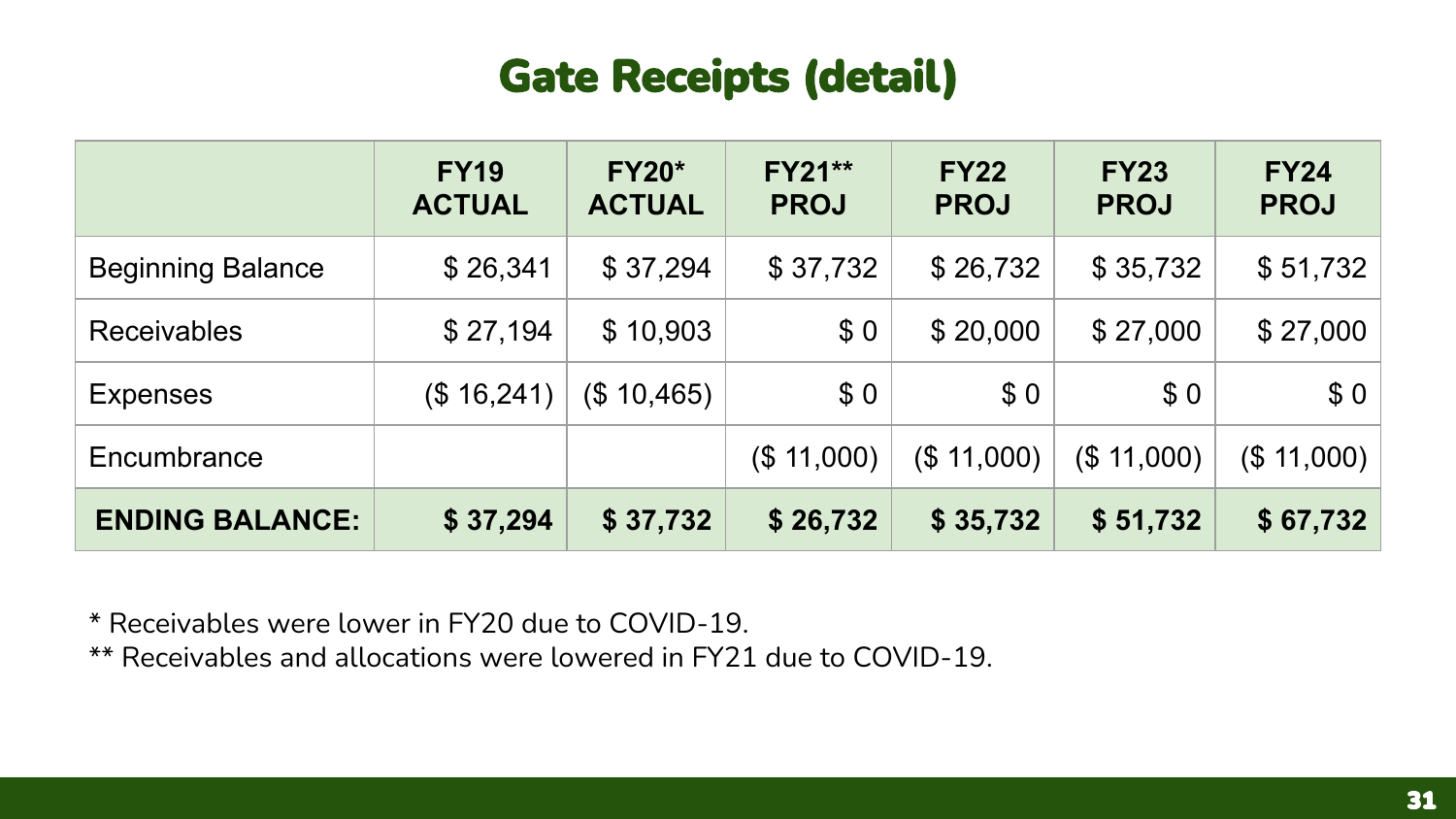### **Parking Fees (detail)**

<span id="page-31-0"></span>

|                          | <b>FY19</b><br><b>ACTUAL</b> | <b>FY20*</b><br><b>ACTUAL</b> | <b>FY21**</b><br><b>PROJ</b> | <b>FY22</b><br><b>PROJ</b> | <b>FY23</b><br><b>PROJ</b> | <b>FY24</b><br><b>PROJ</b> |
|--------------------------|------------------------------|-------------------------------|------------------------------|----------------------------|----------------------------|----------------------------|
| <b>Beginning Balance</b> | \$55,322                     | \$44,641                      | \$35,796                     | \$35,796                   | \$36,996                   | \$37,296                   |
| <b>Receivables</b>       | \$13,390                     | \$155                         | \$0                          | \$10,200                   | \$9,300                    | \$9,200                    |
| <b>Expenses</b>          | (\$24,071)                   | (\$9,000)                     | \$0                          | \$0                        | \$0                        | \$0                        |
| Encumbrance              |                              |                               | \$0                          | (\$9,000)                  | (\$9,000)                  | (\$9,000)                  |
| <b>ENDING BALANCE:</b>   | \$44,641                     | \$35,796                      | \$35,796                     | \$36,996                   | \$37,296                   | \$37,496                   |

\* Receivables were lower in FY20 due to COVID-19.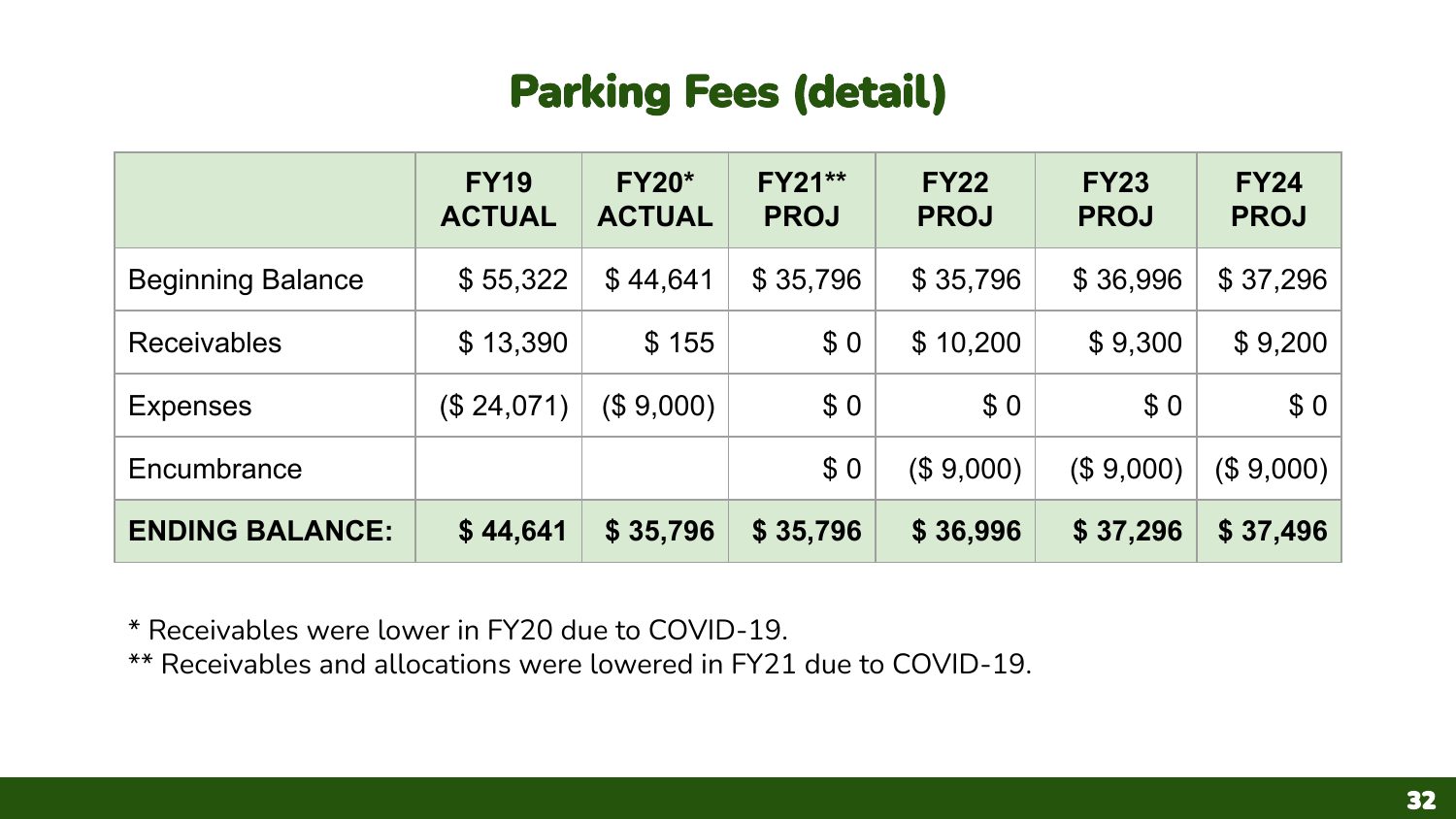### **Preschool Fees (detail)**

<span id="page-32-0"></span>

|                          | <b>FY19</b><br><b>ACTUAL</b> | <b>FY20*</b><br><b>ACTUAL</b> | <b>FY21**</b><br><b>PROJ</b> | <b>FY22</b><br><b>PROJ</b> | <b>FY23</b><br><b>PROJ</b> | <b>FY24</b><br><b>PROJ</b> |
|--------------------------|------------------------------|-------------------------------|------------------------------|----------------------------|----------------------------|----------------------------|
| <b>Beginning Balance</b> | \$21,713                     | \$20,693                      | \$8,021                      | \$0                        | \$12,720                   | \$18,440                   |
| <b>Receivables</b>       | \$53,980                     | \$42,328                      | \$27,280                     | \$60,720                   | \$60,720                   | \$60,720                   |
| <b>Expenses</b>          | (\$55,000)                   | (\$ 55,000)                   | \$0                          | \$0                        | \$0                        | \$0                        |
| Encumbrance              |                              |                               | (\$35,301)                   | (\$48,000)                 | (\$55,000)                 | (\$55,000)                 |
| <b>ENDING BALANCE:</b>   | \$20,693                     | \$8,021                       | \$0                          | \$ \$12,720                | \$18,440                   | \$24,160                   |

\* Receivables were lower in FY20 due to COVID-19.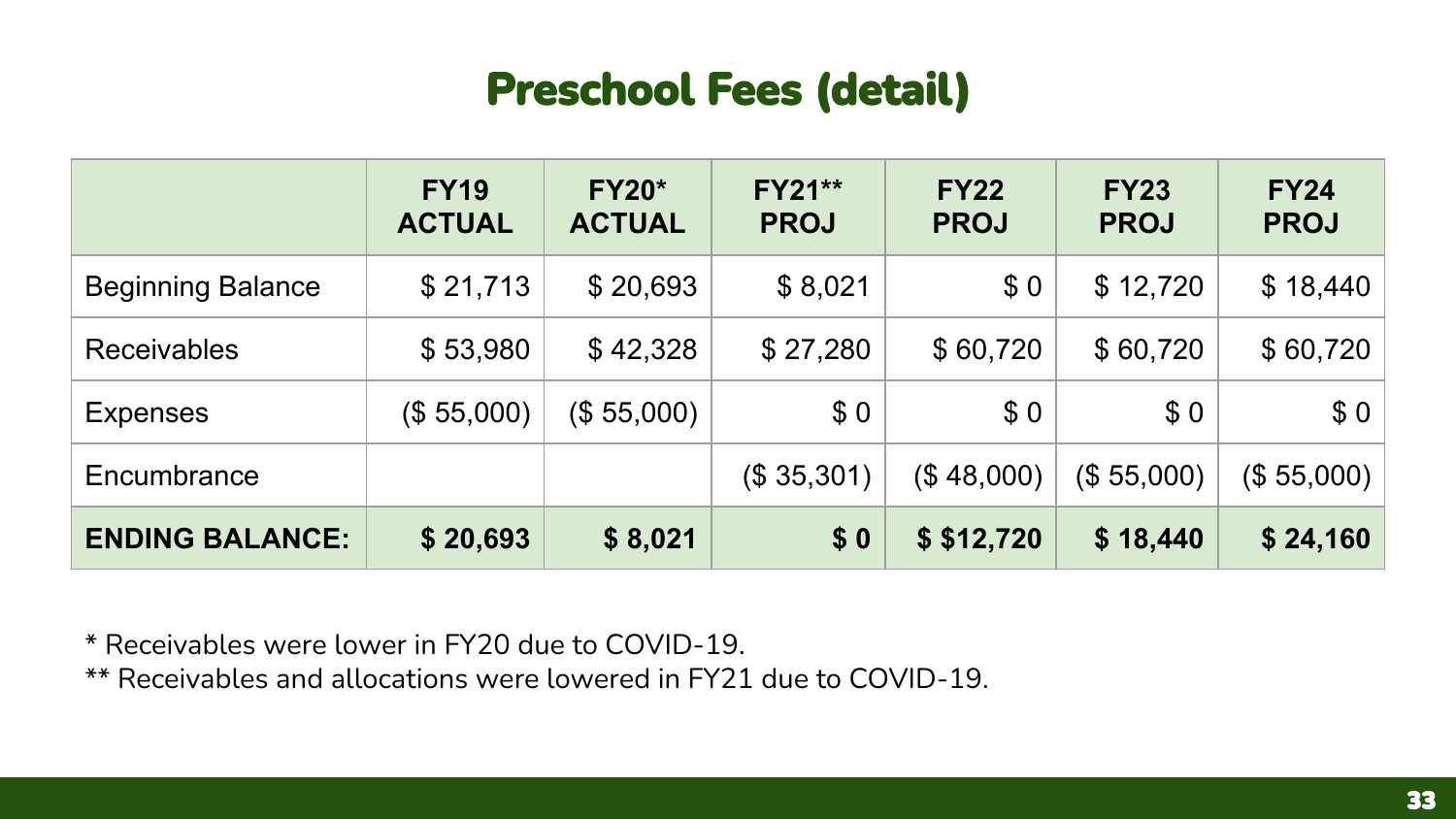# **School Choice (detail)**

<span id="page-33-0"></span>

|                                              | <b>FY19</b><br><b>ACTUAL</b> | <b>FY20</b><br><b>ACTUAL</b> | <b>FY21</b><br><b>PROJ</b> | <b>FY22</b><br><b>PROJ</b> | <b>FY23</b><br><b>PROJ</b> | <b>FY24</b><br><b>PROJ</b> |
|----------------------------------------------|------------------------------|------------------------------|----------------------------|----------------------------|----------------------------|----------------------------|
| <b>Beginning Balance</b>                     | \$796,877                    | \$920,568                    | \$1,060,849                | \$251,528                  | \$385,025                  | \$281,694                  |
| Receivables                                  | \$330,204                    | \$361,879                    | \$370,276                  | \$351,642                  | \$336,669                  | \$298,062                  |
| <b>Unexpended Prior</b><br><b>Year Funds</b> |                              |                              |                            | \$500,000                  | \$100,000                  | \$100,000                  |
| <b>Expenses</b>                              | (\$206,513)                  | (\$221,598)                  | \$0                        | (\$5,000)                  | (\$5,000)                  | (\$5,000)                  |
| Encumbrance                                  |                              |                              | (\$1,179,597)              | (\$718, 145)               | (\$ 530,000)               | (\$530,000)                |
| <b>ENDING BALANCE:</b>                       | \$920,568                    | \$1,060,849                  | \$251,528                  | \$385,025                  | \$281,694                  | \$44,756                   |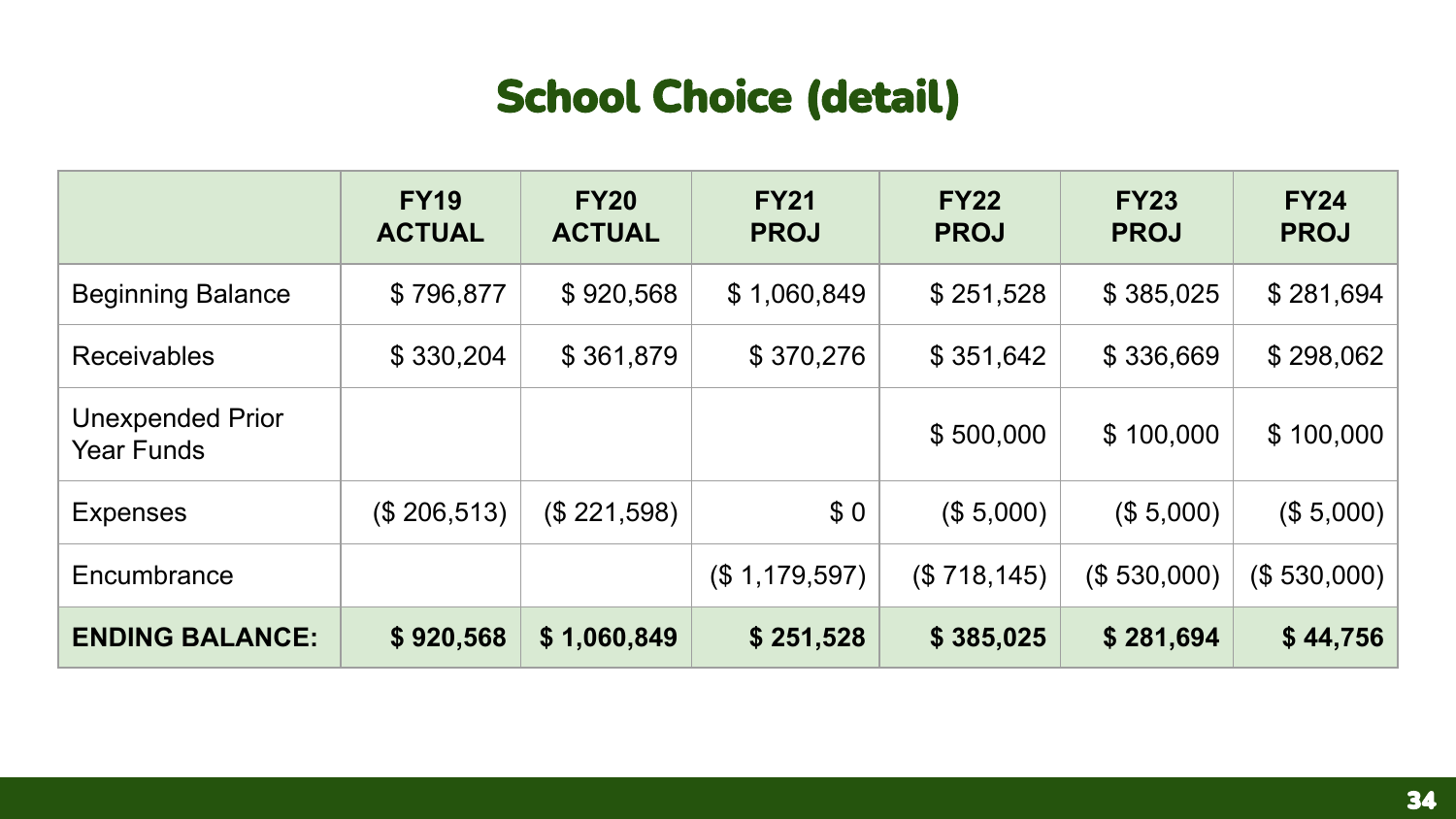# **School Choice Forecasted Enrollment**

| FY   | <b>ENROLLMENT#</b> | <b>TUITION</b> |
|------|--------------------|----------------|
| 2015 | 52                 | \$292,239      |
| 2016 | 39                 | \$219,083      |
| 2017 | 46                 | \$253,340      |
| 2018 | 45                 | \$242,538      |
| 2019 | 52                 | \$330,204      |
| 2020 | 54                 | \$361,879      |
| 2021 | 44                 | \$370,276      |
| 2022 | 40                 | \$351,642      |
| 2023 | 37                 | \$336,669      |
| 2024 | 29                 | \$298,062      |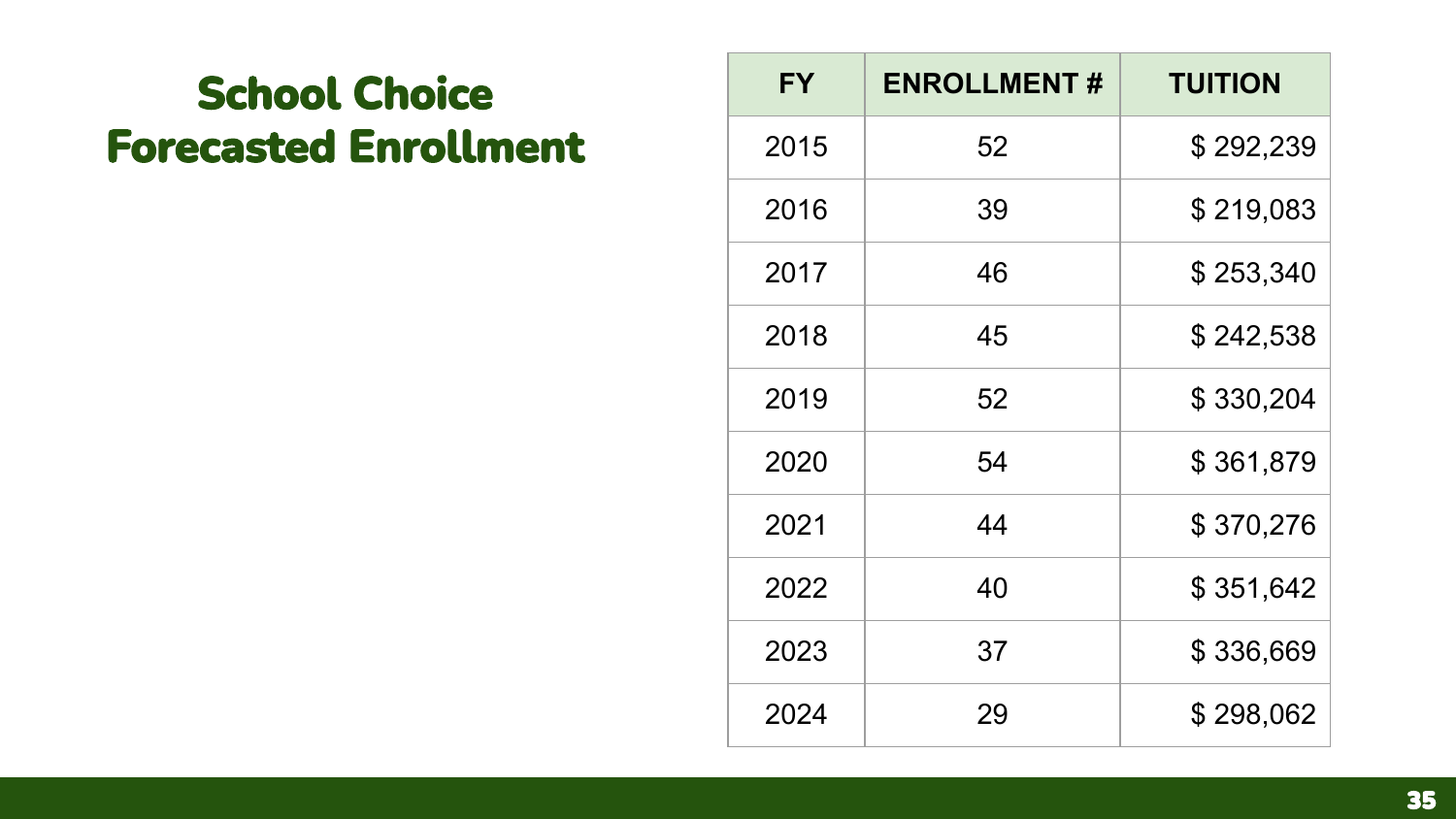## **Sports Fees (detail)**

<span id="page-35-0"></span>

|                          | <b>FY19</b><br><b>ACTUAL</b> | <b>FY20*</b><br><b>ACTUAL</b> | <b>FY21**</b><br><b>PROJ</b> | <b>FY22</b><br><b>PROJ</b> | <b>FY23</b><br><b>PROJ</b> | <b>FY24</b><br><b>PROJ</b> |
|--------------------------|------------------------------|-------------------------------|------------------------------|----------------------------|----------------------------|----------------------------|
| <b>Beginning Balance</b> | \$96,119                     | \$83,760                      | \$87,121                     | \$55,821                   | \$54,321                   | \$44,421                   |
| <b>Receivables</b>       | \$144,070                    | \$97,250                      | \$110,000                    | \$139,800                  | \$131,400                  | \$127,200                  |
| Expenses (salary)        | (\$156,429)                  | (\$93,889)                    | \$0                          | \$0                        | \$0                        | \$0                        |
| Encumbrance              |                              |                               | (\$141,300)                  | (\$141,300)                | (\$141,300)                | (\$141,300)                |
| <b>ENDING BALANCE:</b>   | \$83,760                     | \$87,121                      | \$55,821                     | \$54,321                   | \$44,421                   | \$30,321                   |

\* Receivables were lower in FY20 due to COVID-19.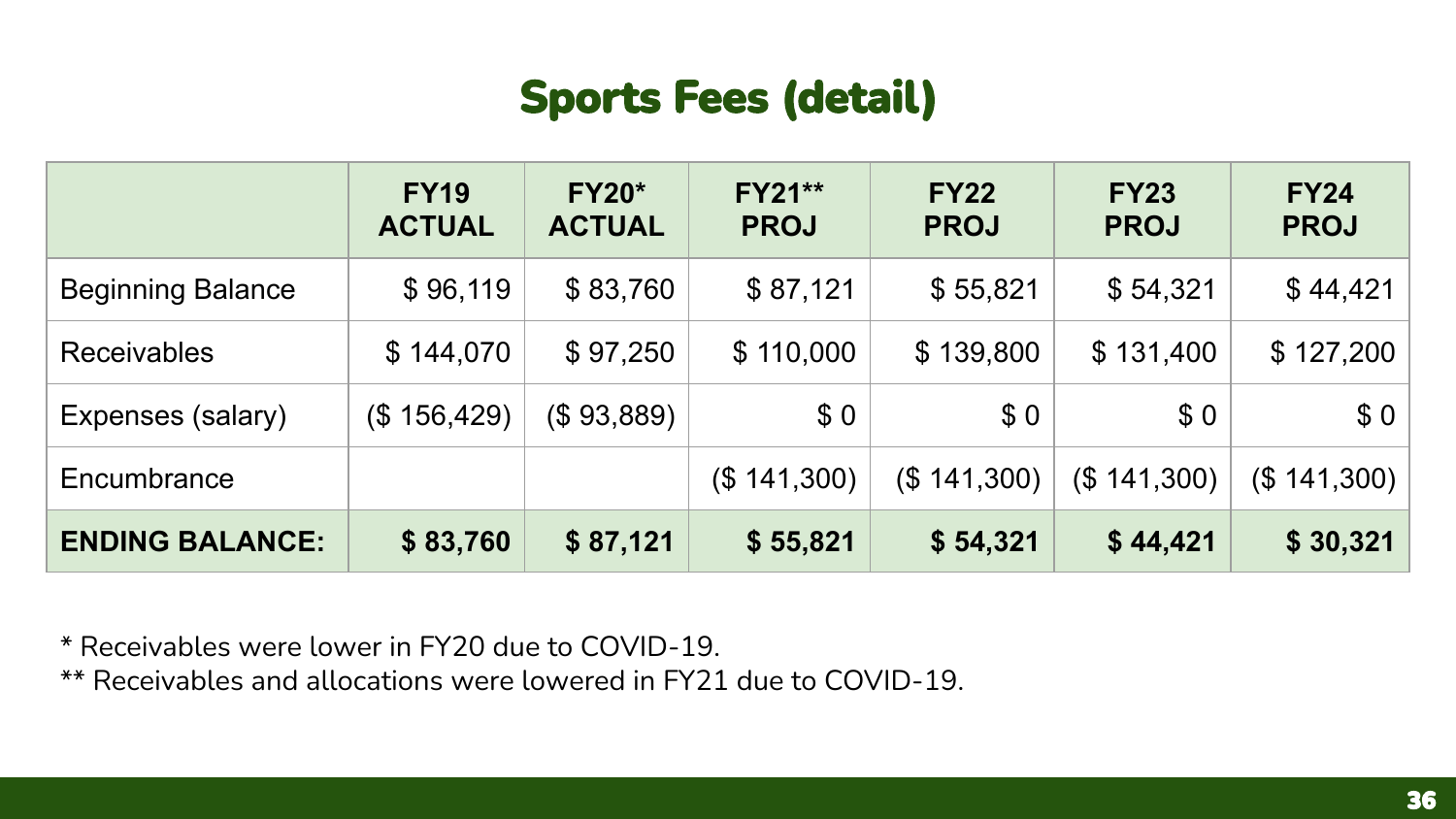### **Circuit Breaker (detail)** (waiting on % receivable for FY21)

<span id="page-36-0"></span>

|                                        | <b>FY19</b><br><b>ACTUAL</b> | <b>FY20</b><br><b>ACTUAL</b> | <b>FY21</b><br><b>PROJ</b> | <b>FY22</b><br><b>PROJ</b> | <b>FY23</b><br><b>PROJ</b> | <b>FY24</b><br><b>PROJ</b> |
|----------------------------------------|------------------------------|------------------------------|----------------------------|----------------------------|----------------------------|----------------------------|
| <b>Beginning Balance</b>               | \$130,025                    | \$81,322                     | \$33,227                   | \$0                        | \$39,078                   | \$0                        |
| <b>Receivables</b>                     | \$444,364                    | \$346,494                    | \$455,193                  | \$493,744                  | \$426,293                  | $\overline{?}$             |
| <b>Expenses</b>                        | (\$493,067)                  | (\$394,589)                  | \$0                        | \$0                        | \$0                        | $\overline{?}$             |
| Encumbrance                            |                              |                              | (\$524,227)                | (\$454,666)                | (\$465,371)                | $\overline{?}$             |
| Anticipated<br><b>Unexpended Funds</b> |                              |                              | \$35,857                   |                            |                            |                            |
| <b>ENDING BALANCE:</b>                 | \$81,322                     | \$33,227                     | \$0                        | \$39,078                   | \$0                        | $\overline{?}$             |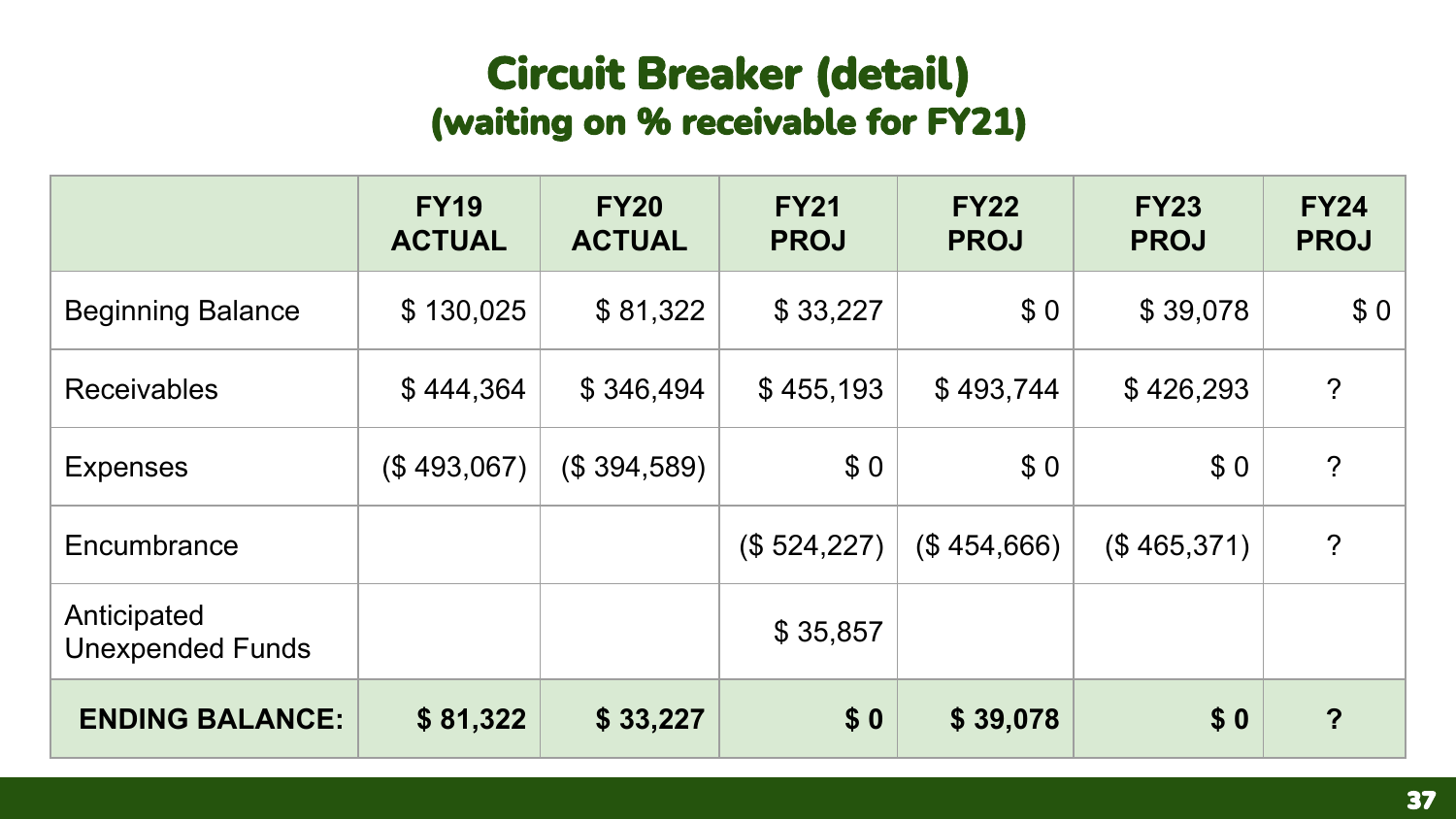# <span id="page-37-0"></span>**Most Likely Scenario**

|                                   | <b>Worst Scenario</b><br>(FY22 Proposed Budget) | <b>Most Likely</b><br><b>Scenario</b> | \$          |
|-----------------------------------|-------------------------------------------------|---------------------------------------|-------------|
| Chapter 70                        | \$5,517,525                                     | \$5,517,525                           | \$0         |
| Revolving                         | \$1,555,078                                     | \$1,555,078                           | \$0         |
| <b>Federal Stimulus</b>           | \$130,395                                       | \$260,790                             | \$130,395   |
| <b>SPED Stabilization Account</b> | \$0                                             | \$381,663                             | \$381,663   |
|                                   |                                                 | <b>INCREASE TO REVENUE:</b>           | \$512,058   |
| <b>PPE Supplies</b>               | \$7,600                                         | \$0                                   | (\$7,600)   |
| Software                          | \$28,664                                        | \$0                                   | (\$ 28,664) |
| <b>Additional OOD Student</b>     | \$0                                             | \$100,000                             | \$100,000   |
|                                   |                                                 | <b>INCREASE TO EXPENSES:</b>          | (\$ 63,736) |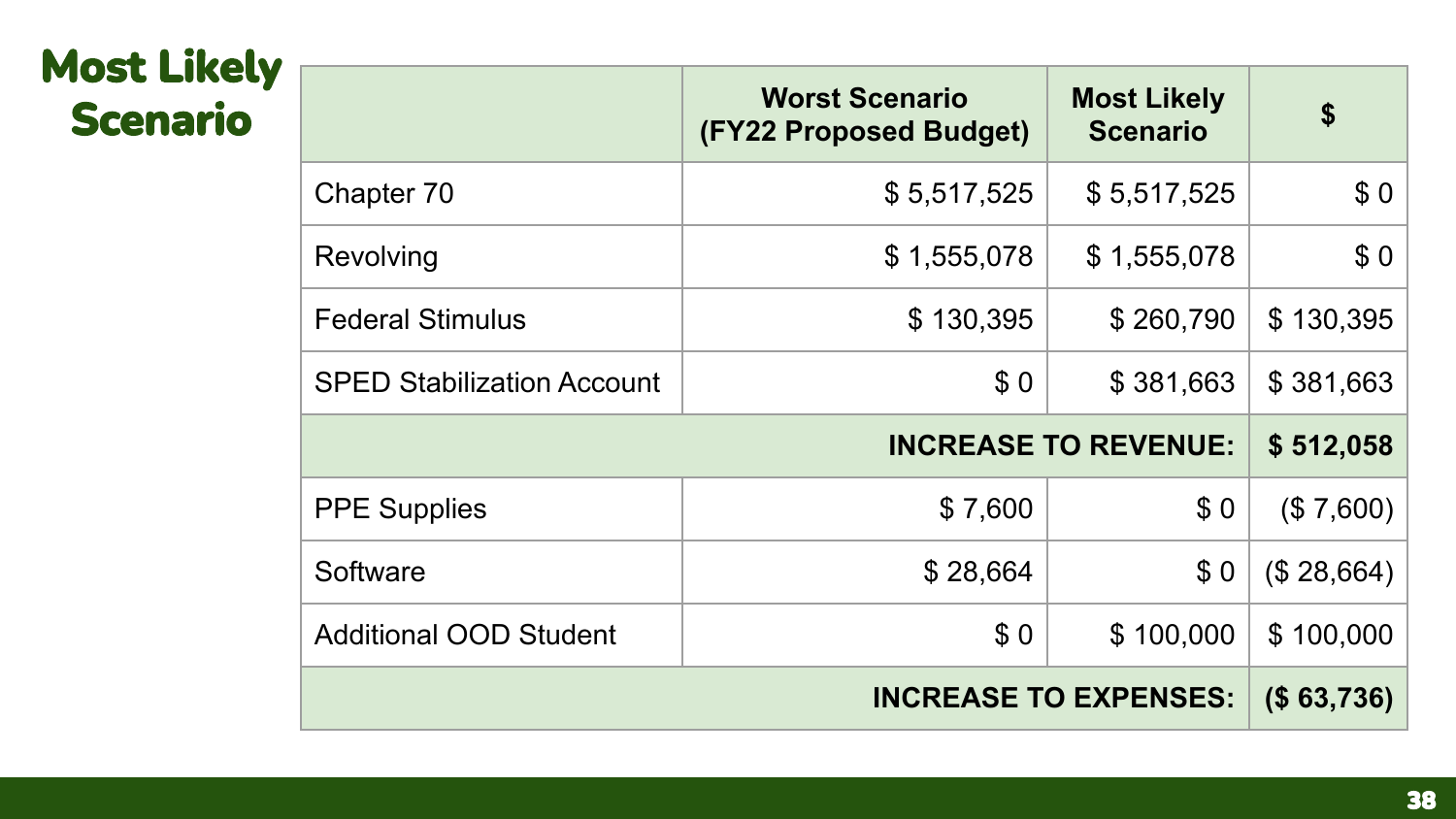# <span id="page-38-0"></span>**Best Scenario**

|                                   | <b>Worst Scenario</b><br><b>(FY22 Proposed Budget)</b> | <b>Best</b><br><b>Scenario</b> | \$        |
|-----------------------------------|--------------------------------------------------------|--------------------------------|-----------|
| Chapter 70                        | \$5,517,525                                            | \$5,517,525                    | \$0       |
| Revolving                         | \$1,555,078                                            | \$1,555,078                    | \$0       |
| <b>Federal Stimulus</b>           | \$130,395                                              | \$260,790                      | \$130,395 |
| <b>SPED Stabilization Account</b> | \$0                                                    | \$381,663                      | \$381,663 |
|                                   | <b>INCREASE TO REVENUE:</b>                            |                                | \$512,058 |
| <b>PPE Supplies</b>               | \$7,600                                                | \$0                            | \$7,600   |
| Software                          | \$28,664                                               | \$0                            | \$28,664  |
| <b>Additional OOD Student</b>     | \$0                                                    | \$0                            | \$0       |
| Transportation                    | $\mathfrak{S}$                                         | $\mathfrak{L}$                 | \$100,000 |
|                                   | <b>DECREASE TO EXPENSES:</b>                           |                                | \$136,264 |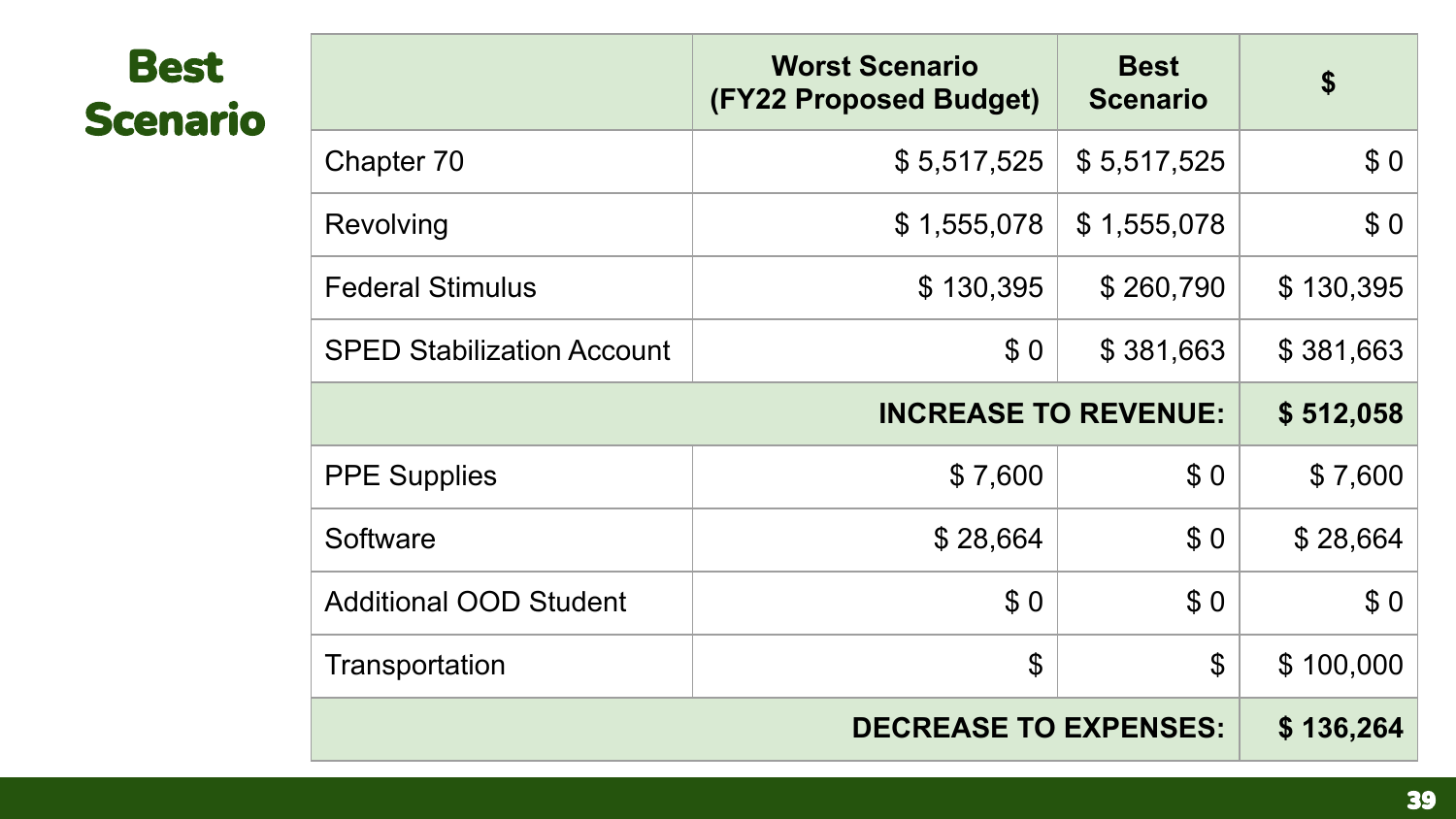# **FY22-FY25 Increase to Budget**

|                                    | <b>FY22</b>  | <b>FY23</b>  | <b>FY24</b>  | <b>FY25</b>  | <b>Difference</b><br>$(\% )$ |
|------------------------------------|--------------|--------------|--------------|--------------|------------------------------|
| <b>Salaries</b>                    | \$14,556,951 | \$14,993,660 | \$15,443,469 | \$15,906,773 | 3%                           |
| Transportation                     | \$1,064,460  | \$1,107,038  | \$1,151,320  | \$1,197,373  | 4%                           |
| <b>Facilities/Utilities</b>        | \$846,915    | \$872,322    | \$898,492    | \$925,447    | 3%                           |
| <b>SPED OOD Tuitions</b>           | \$1,337,417  | \$1,366,395  | \$1,407,387  | \$1,351,361  | Varies 2%<br>to $(4%)$       |
| Athletic, Legal,<br>Supplies, Tech | \$1,516,695  | \$1,577,363  | \$1,640,457  | \$1,706,076  | 4%                           |
| <b>TOTAL:</b>                      | \$19,322,438 | \$19,916,778 | \$20,541,126 | \$21,087,030 |                              |